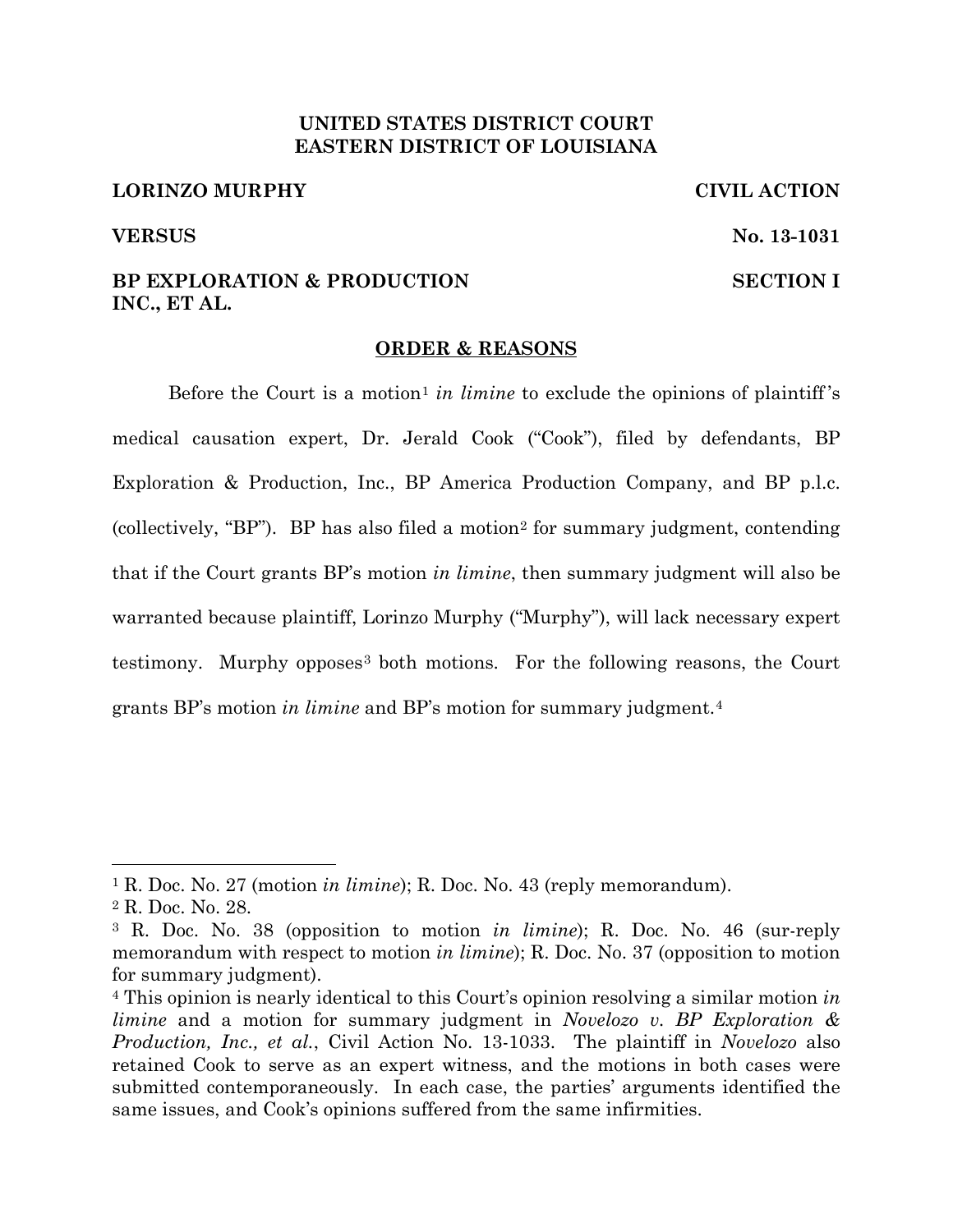#### **I. BACKGROUND**

The instant action is a "B3" case arising out of the 2010 Deepwater Horizon oil spill in the Gulf of Mexico.<sup>5</sup> B3 cases involve "claims for personal injury and wrongful death due to exposure to oil and/or other chemicals used during the oil spill response (e.g., dispersant)." *See In re Oil Spill by Oil Rig "Deepwater Horizon" in Gulf of Mexico, on Apr. 20, 2010*, No. MDL 2179, 2021 WL 6053613, at \*10 (E.D. La. Apr. 1, 2021) (Barbier, J.). During the course of the MDL proceedings, Judge Barbier approved the Deepwater Horizon Medical Benefits Class Action Settlement Agreement, which included a Back-End Litigation Option ("BELO") permitting certain class members to sue BP for later-manifested physical conditions. *Id*. at \*2. The B3 plaintiffs, by contrast, either opted out of the class action settlement agreement or were excluded from its class definition. *Id*. at \*10 n.3. In any event, "B3 plaintiffs must prove that the legal cause of the claimed injury or illness is exposure to oil or other chemicals used during the response."6

Murphy alleges that from June through August of 2010 he did oil clean-up work on beaches in Florida following the Deepwater Horizon oil spill.<sup>7</sup> According to Murphy, he was exposed to both oil and dispersants.<sup>8</sup> Murphy also alleges that, as a result of this exposure, he suffers from, among other things, respiratory problems,

<sup>6</sup> R. Doc. No. 9, at 53 ("Case Management Order for the B3 Bundle") (Barbier, J.); *see id*. at 54 (noting that "proving causation will be a key hurdle for the B3 plaintiffs."). <sup>7</sup> R. Doc. No. 1, at 8.

<sup>5</sup> R. Doc. No. 9 ("Severing 780 Cases in the B3 Pleading Bundle and Re-allotting Them Among the District Judges of the Eastern District of Louisiana") (Barbier, J.).

<sup>8</sup> *Id.* at 5.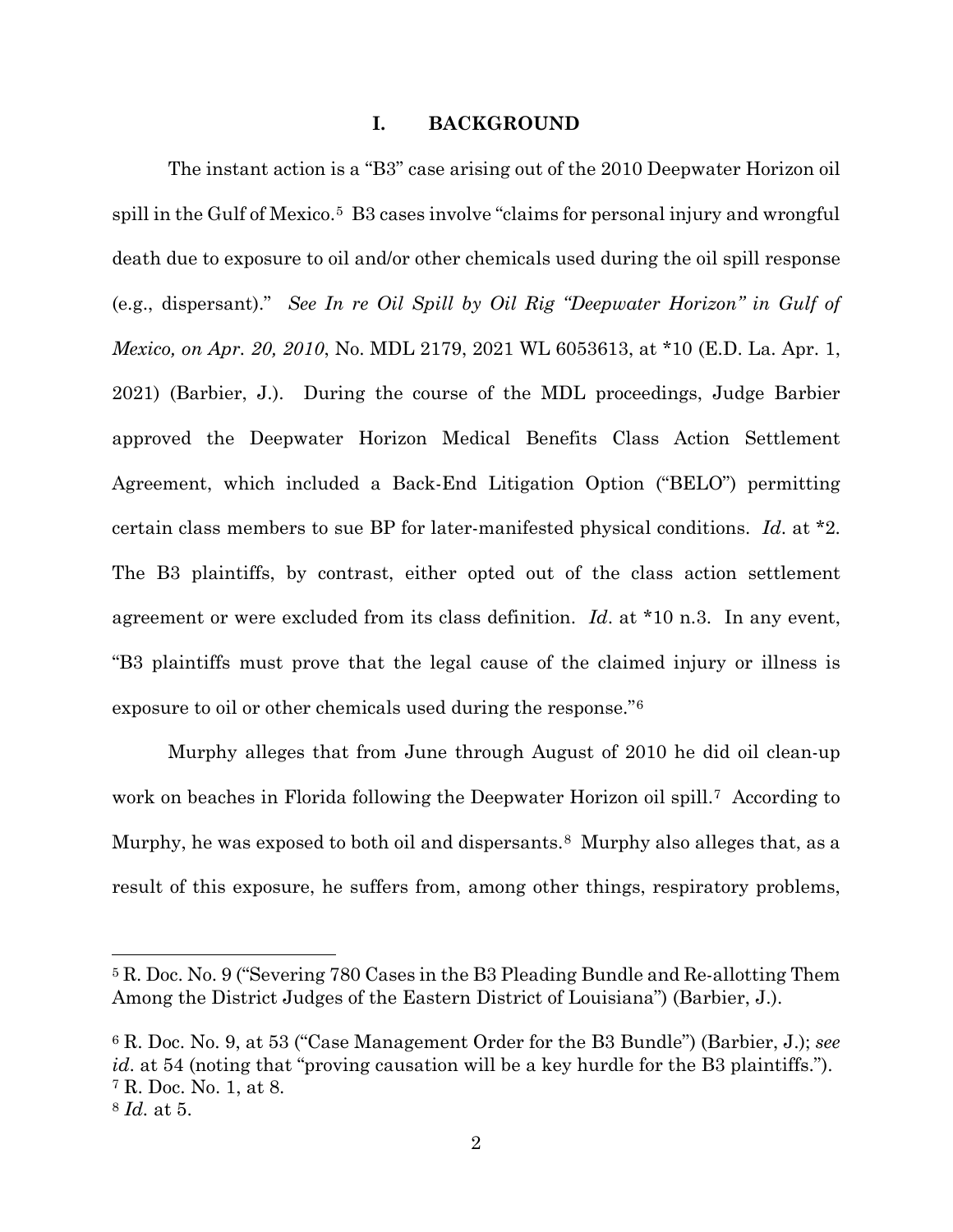vision problems, headaches, and sinus problems.9 Murphy filed the instant civil action, seeking a bench trial with respect to his claims of negligence under general maritime law.10

Murphy relies on Cook, a retired Navy physician with a master's degree in environmental toxicology, to provide a medical causation analysis supporting Murphy's claim that his exposure to oil and dispersants caused his health problems.11 Cook is board certified in occupational medicine, public health, and general preventive medicine. Cook is also a fellow of the American College of Occupational and Environmental Medicine.12

Cook reviewed Murphy's medical records, employment records, claim documents, other records, and two additional expert reports.13 With respect to the chemicals that Murphy encountered during his clean-up work, Cook "primarily relied on the exposure assessment conducted by Rachael Jones, Ph.D., CIH."14 Based on Jones' exposure report, Cook noted that "Murphy was exposed to volatile organic compounds, polycyclic aromatic hydrocarbons, elevated fine particulate matter (PM2.5), crude oil or oily water, sand, and indirectly exposed to dispersants."15

<sup>9</sup> *Id.* at 7.

<sup>10</sup> R. Doc. No. 1, at 10–15; R. Doc. No. 24 (scheduling order), at 3 (noting, after a conference with counsel, that the matter is set for trial "before the District Judge **without** a jury.") (emphasis in original).

<sup>11</sup> R. Doc. No. 27-3, at 1–2. 12 *Id*.

<sup>13</sup> *Id*. at 4.

<sup>14</sup> *Id*. at 7. Dr. Rachael Jones ("Jones") produced a report: *Exposures of Mr. Lorinzo Murphy*.

<sup>15</sup> R. Doc. No. 27-3, at 8–9.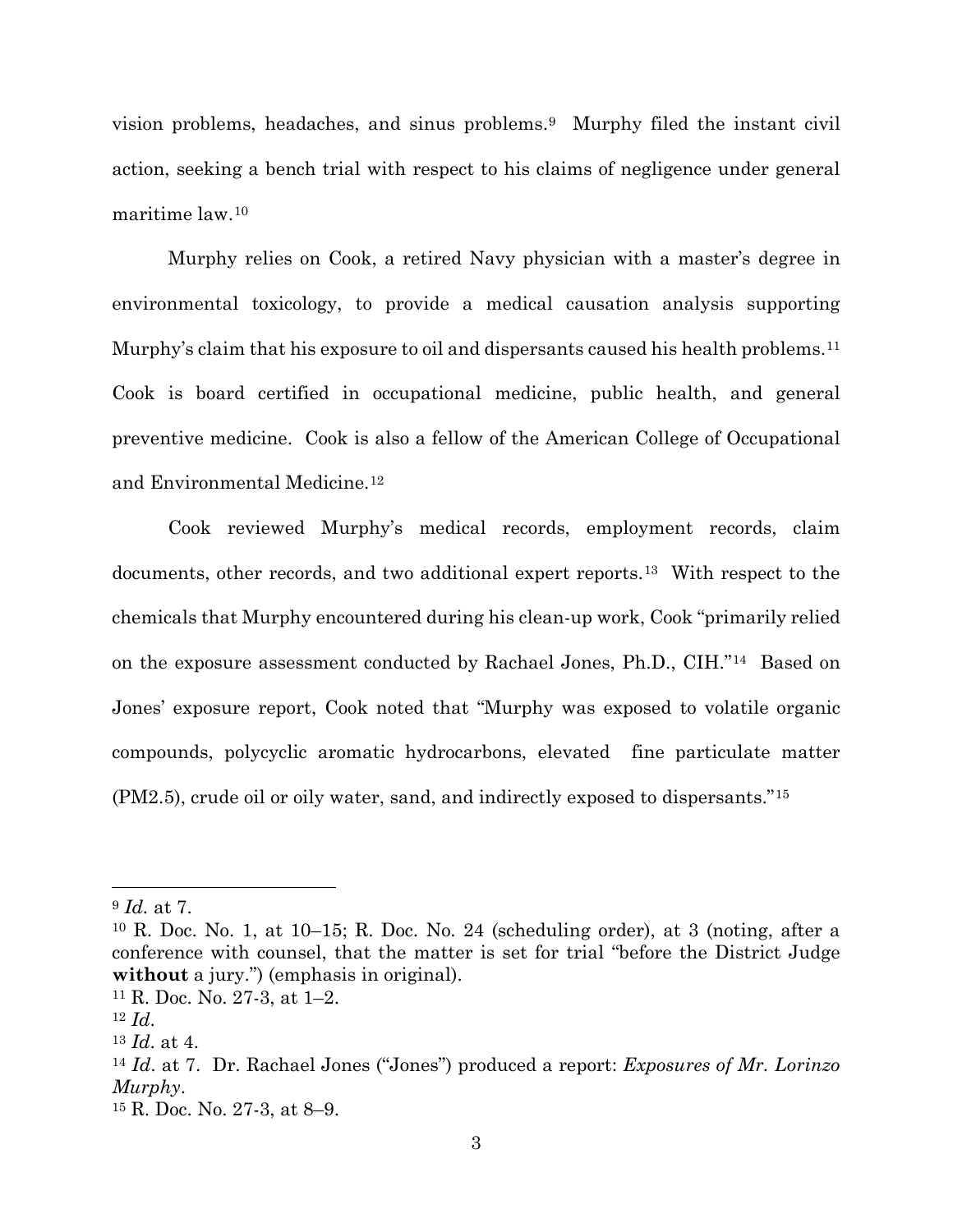On November 29, 2021, Cook conducted a phone interview with Murphy.16 As part of this interview, Murphy described his oil clean-up work and the health symptoms he has experienced.<sup>17</sup> Cook did not perform a physical examination, medical assessment, or discuss a treatment plan.18

Cook's report is organized into several sections. The first outlines his qualifications, which BP does not challenge.19 The next sections identify materials that Cook reviewed to formulate his opinion. Next, Cook's report describes the methodology he used in connection with his general causation analysis related to the following diseases: chronic rhinosinusitis, respiratory illness, and dry eye and conjunctivitis. Cook then details a specific causation analysis with respect to Murphy and those diseases.20

In the context of his general causation analysis, Cook performed a "literature review of peer-reviewed studies," where his sources were "selected based on the quality of the study and study design."21 According to Cook, "the hierarchy of clinical evidence shows that systematic reviews and metanalyses are the most reliable in predicting clinical outcomes because they are designed to include the most relevant collection of available studies."22

<sup>16</sup> *Id*. at 4.

<sup>17</sup> *Id*. at 4–6.

<sup>18</sup> *Id*. 19 R. Doc. No. 27-1, at 8.

<sup>20</sup> *See*, *e.g.*, R. Doc. No. 27-3, at 1.

<sup>21</sup> *Id*. at 14.

<sup>22</sup> *Id*. at 14–15.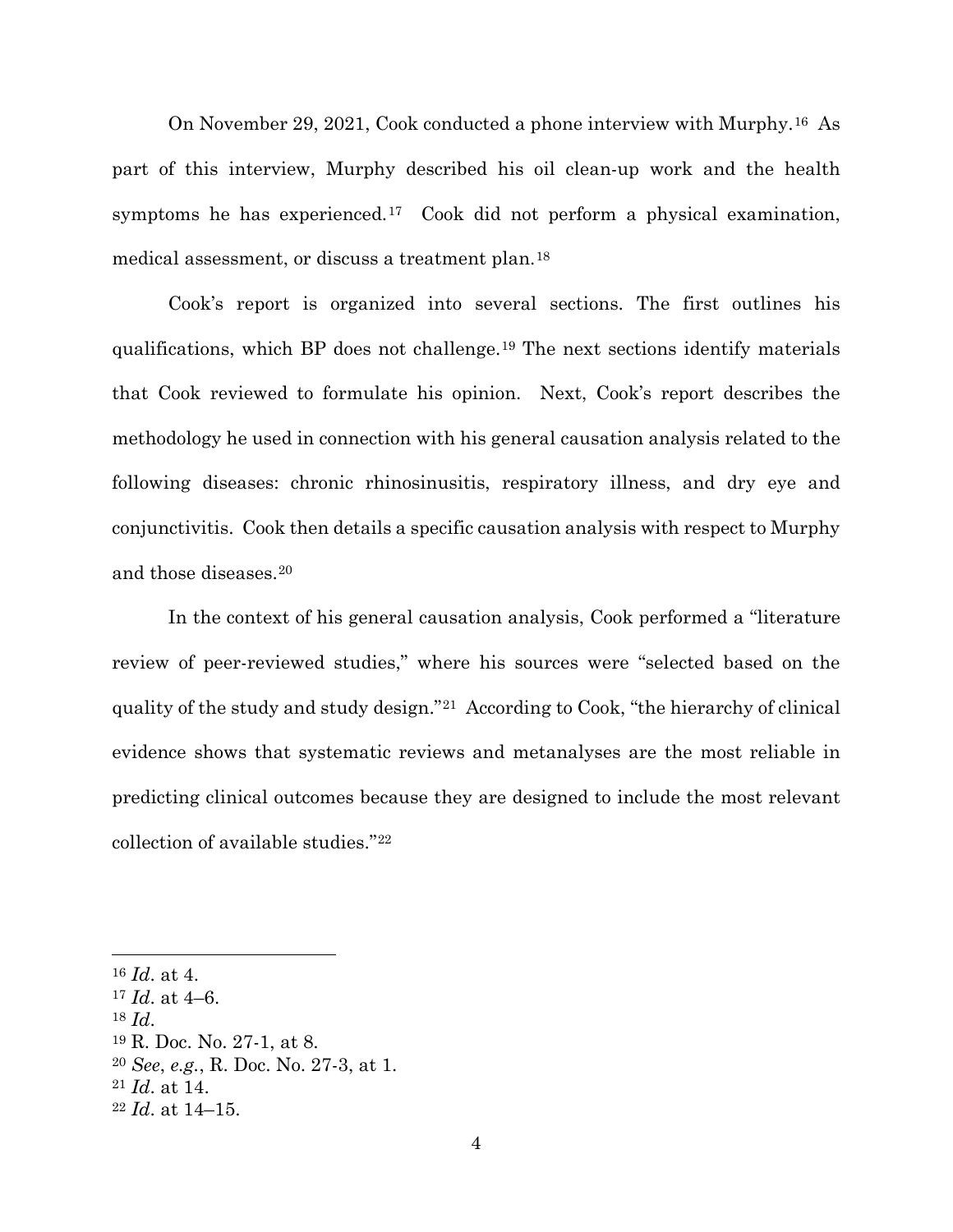In connection with his literature review, Cook consulted the Bradford Hill factors, which environmental toxicologists employ for causation analysis.23 The Bradford Hill factors include: (1) temporal relationship; (2) strength of the association; (3) dose-response relationship; (4) replication of the findings; (5) biological plausibility; (6) consideration of alternative explanations; (7) cessation of exposure; (8) specificity of the association; and (9) consistency with other knowledge.24 Cook explains that "[d]rawing causal inferences after finding an association and considering these factors requires judgment and analysis to determine if a cause-and-effect relationship exists or not."25

In terms of general causation, Cook's report concluded that "exposure to volatile organic compounds, polycyclic aromatic hydrocarbons, elevated fine particulate matter (PM2.5), and crude oil or oily water can result in chronic rhinosinusitis, respiratory illness, and dry eye and chronic conjunctivitis[.]"26 Ultimately, Cook opined that "[i]t is within a reasonable degree of medical certainty that" Murphy's exposures while performing oil spill clean-up work "are a significant,

<sup>23</sup> *Id*. "Sir Bradford Hill was a world-renowned epidemiologist who articulated a ninefactor set of guidelines in his seminal methodological article on causality inferences." *Jones v. Novartis Pharm. Corp.*, 234 F. Supp. 3d 1244, 1267 (N.D. Ala. 2017) (internal citations and quotations omitted).

<sup>24</sup> R. Doc. No. 27-3, at 16.

<sup>25</sup> *Id*. at 15.

<sup>26</sup> *Id*. at 34.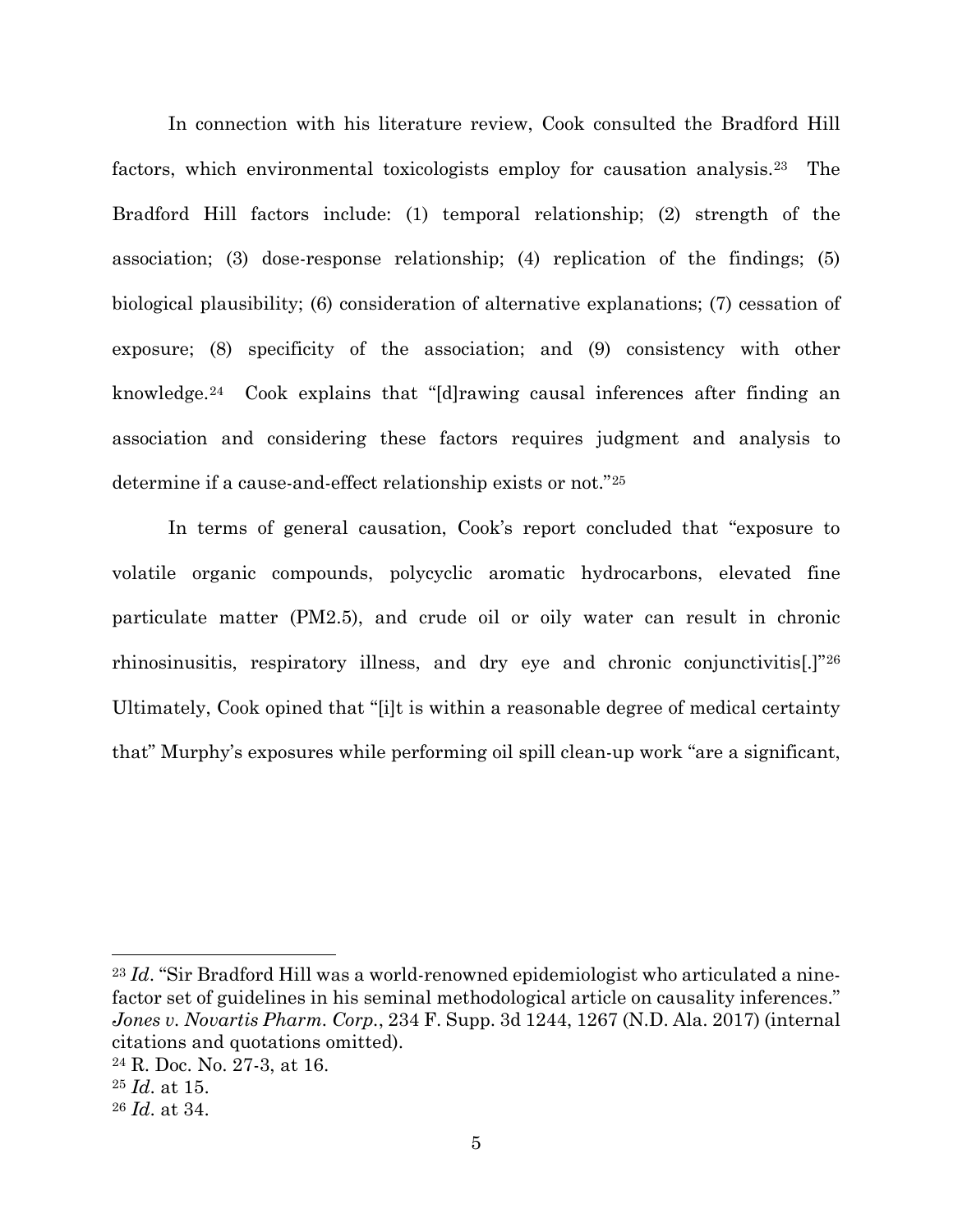contributing cause" of "his chronic symptoms of frontal headaches, eye irritation, blurred vision, cough, and shortness of breath."27

### **II. STANDARDS OF LAW**

#### **A. Motion** *in Limine*

As an initial matter, the Fifth Circuit has "noted that the importance of the trial court's gatekeeper role is significantly diminished in bench trials, as in this instance, because, there being no jury, there is no risk of tainting the trial by exposing a jury to unreliable evidence." *Whitehouse Hotel Ltd. P'ship v. C.I.R.*, 615 F.3d 321, 330 (5th Cir. 2010) (citing *Gibbs v. Gibbs*, 210 F.3d 491, 500 (5th Cir. 2000)). Courts have taken this point into consideration when denying *Daubert* motions filed before bench trials. *See*, *e.g.*, *Trevelyn Enters., L.L.C. v. SeaBrook Marine, L.L.C.*, No. 18- 11375, 2021 WL 65689, at \*2 (E.D. La. Jan. 7, 2021) (Lemmon, J.). But, "[a]lthough the 'gate-keeper' role may be diminished, the Court is still required to perform its gate-keeping function." *United States v. E.R.R. LLC*, No. 19-2340, 2020 WL 2769881, at \*3 (E.D. La. May 28, 2020) (Fallon, J.) (citing *Metavante Corp. v. Emigrant Sav. Bank*, 619 F.3d 748 (7th Cir. 2010)).

Federal Rule of Evidence 702 governs the admissibility of expert witness testimony. *Daubert v. Merrell Dow Pharmaceuticals*, 509 U.S. 579, 588 (1993); *United States v. Hitt*, 473 F.3d 146, 148 (5th Cir. 2006). Rule 702 provides:

<sup>27</sup> *Id*. Cook's conclusion does not specifically link Murphy's symptoms to the illnesses that Cook considered, *i.e.* chronic rhinosinusitis, respiratory illness, and dry eye and conjunctivitis.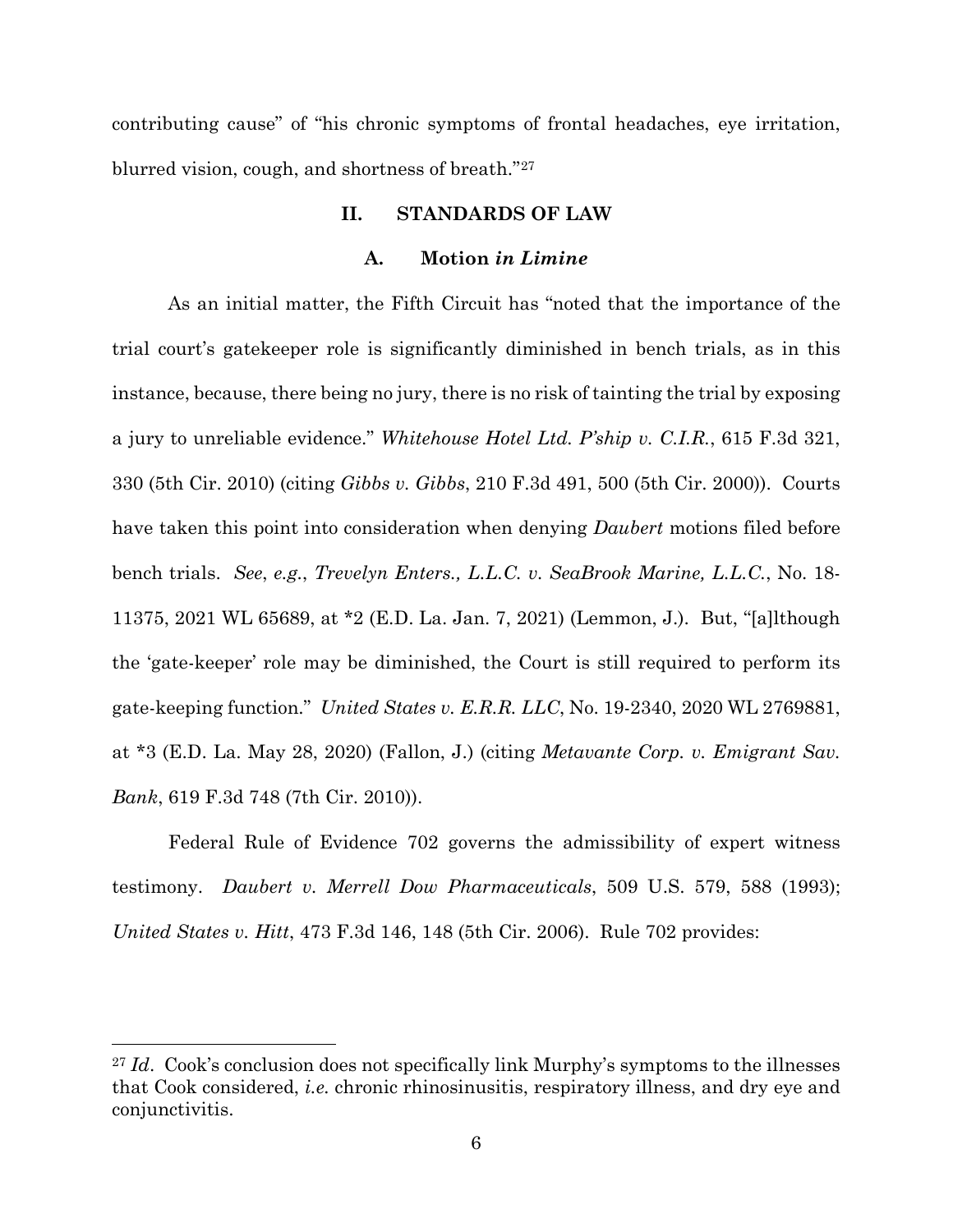A witness who is qualified as an expert by knowledge, skill, experience, training, or education may testify in the form of an opinion or otherwise if:

- (a) the expert's scientific, technical, or other specialized knowledge will help the trier of fact to understand the evidence or to determine a fact in issue;
- (b) the testimony is based on sufficient facts or data;
- (c) the testimony is the product of reliable principles and methods; and
- (d) the expert has reliably applied the principles and methods to the facts of the case.

"To qualify as an expert, 'the witness must have such knowledge or experience in [his] field or calling as to make it appear that his opinion or inference will probably aid the trier in his search for truth.'" *United States v. Hicks*, 389 F.3d 514, 524 (5th Cir. 2004) (quoting *United States v. Bourgeois*, 950 F.2d 980, 987 (5th Cir. 1992)).

*Daubert* "provides the analytical framework for determining whether expert testimony is admissible under Rule 702." *Pipitone v. Biomatrix, Inc.*, 288 F.3d 239, 243 (5th Cir. 2002). Both scientific and nonscientific expert testimony is subject to the *Daubert* framework, which requires a trial court to make a preliminary assessment to "determine whether the expert testimony is both reliable and relevant." *Burleson v. Tex. Dep't of Criminal Justice*, 393 F.3d 577, 584 (5th Cir. 2004); *see Kumho Tire*, 526 U.S. at 147.

A number of nonexclusive factors may be considered with respect to the reliability inquiry, including: (1) whether the technique has been tested, (2) whether the technique has been subjected to peer review and publication, (3) the technique's potential error rate, (4) the existence and maintenance of standards controlling the technique's operation, and (5) whether the technique is generally accepted in the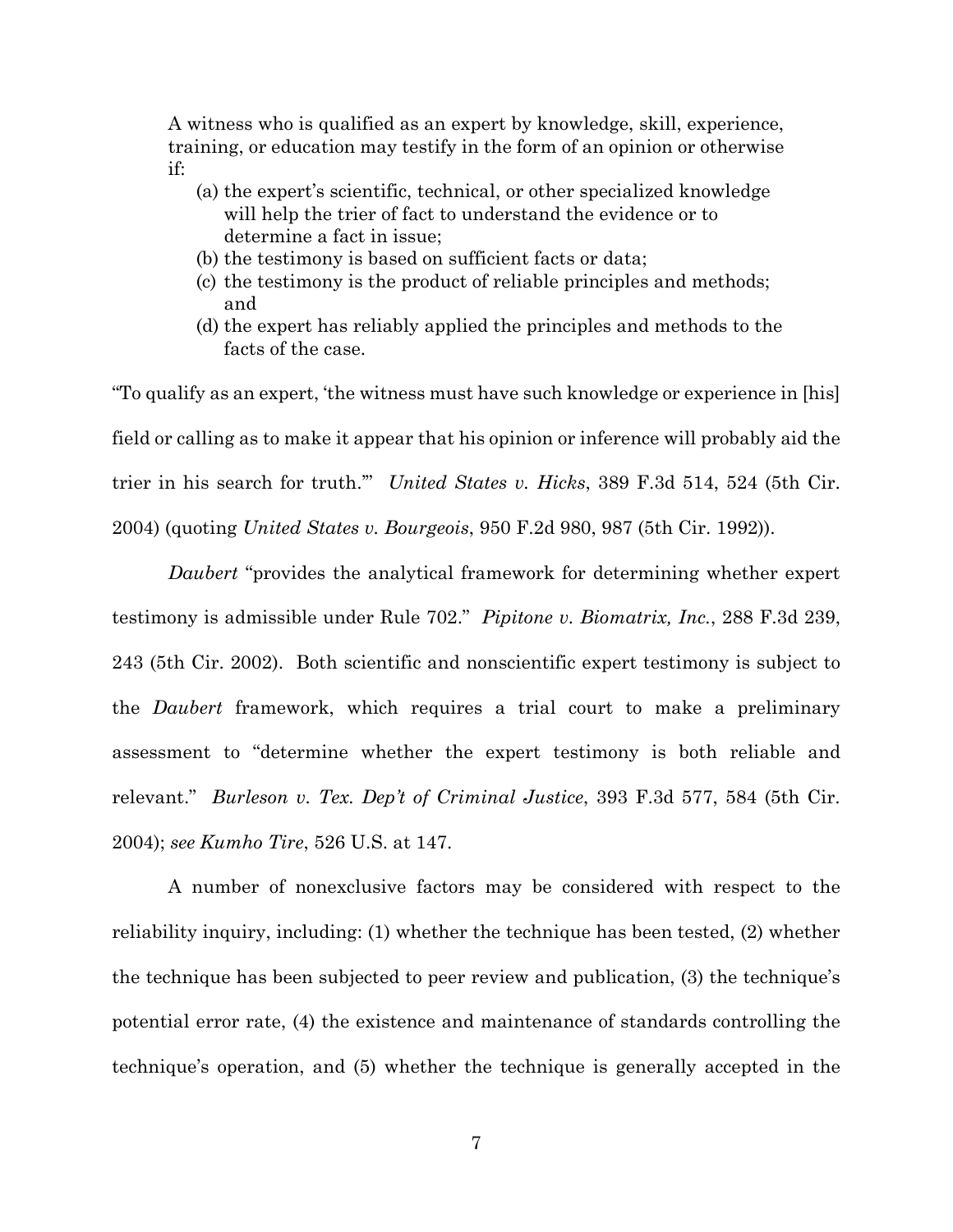relevant scientific community. *Burleson*, 393 F.3d at 584. The reliability inquiry must remain flexible, however, as "not every *Daubert* factor will be applicable in every situation; and a court has discretion to consider other factors it deems relevant." *Guy v. Crown Equip. Corp.*, 394 F.3d 320, 325 (5th Cir. 2004); *see Runnels v. Tex. Children's Hosp. Select Plan*, 167 F. App'x 377, 381 (5th Cir. 2006) ("[A] trial judge has 'considerable leeway' in determining 'how to test an expert's reliability.'" (quoting *Kumho Tire*, 526 U.S. at 152)). "Both the determination of reliability itself and the factors taken into account are left to the discretion of the district court consistent with its gatekeeping function under [Rule] 702." *Munoz v. Orr*, 200 F.3d 291, 301 (5th Cir. 2000).

As for determining relevancy, the proposed testimony must be relevant "not simply in the way all testimony must be relevant [under Rules 401 and 402], but also in the sense that the expert's proposed opinion would assist the trier of fact to understand or determine a fact in issue." *Bocanegra v. Vicmar Servs., Inc.*, 320 F.3d 581, 584 (5th Cir. 2003). "There is no more certain test for determining when experts may be used than the common sense inquiry whether the untrained layman would be qualified to determine intelligently and to the best degree the particular issue without enlightenment from those having a specialized understanding of the subject involved in the dispute." *Vogler v. Blackmore*, 352 F.3d 150, 156 n.5 (5th Cir. 2003) (quoting Fed. R. Evid. 702, Advisory Committee Note).

"[W]hen expert testimony is challenged under Rule 702 and *Daubert*, the burden of proof rests with the party seeking to present the testimony." *Kennedy v.*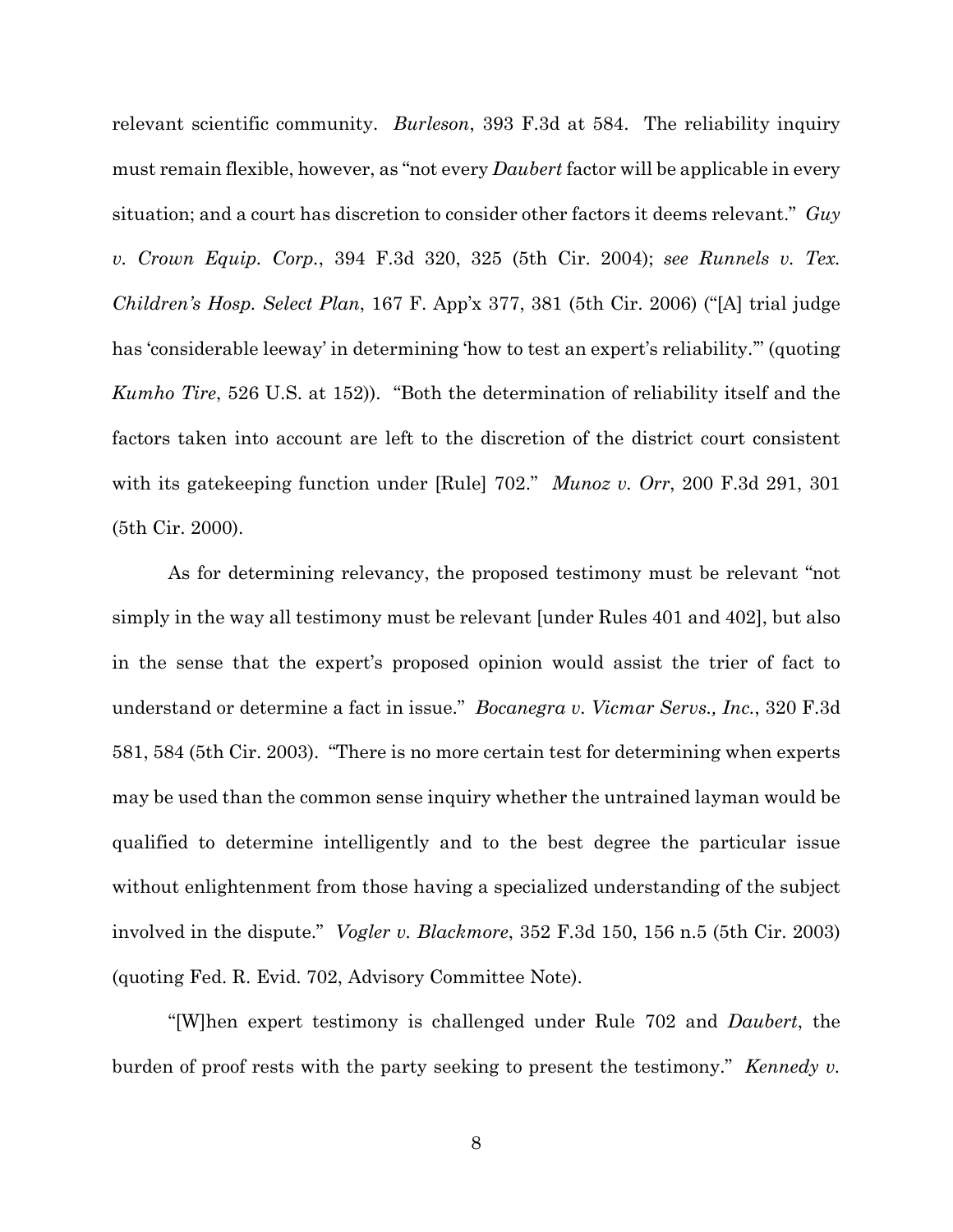*Magnolia Marine Transp. Co.*, 189 F. Supp. 3d 610, 615 (E.D. La. 2016) (Africk, J.). The Court applies a preponderance of the evidence standard when performing its gatekeeping function under *Daubert*. *See Daubert*, 509 U.S. at 592 n.10. And the Court is not bound by the rules of evidence—except those rules concerning privileges—when doing so. *See id.*

#### **B. Summary Judgment**

Summary judgment is proper when, after reviewing the pleadings, the discovery and disclosure materials on file, and any affidavits, a court determines that there is no genuine dispute of material fact and the movant is entitled to judgment as a matter of law. Fed. R. Civ. P. 56(a). "[A] party seeking summary judgment always bears the initial responsibility of informing the district court of the basis for its motion, and identifying those portions of [the record] which it believes demonstrate the absence of a genuine issue of material fact." *Celotex Corp. v. Catrett*, 477 U.S. 317, 323 (1986). The party seeking summary judgment need not produce evidence negating the existence of a material fact; it need only point out the absence of evidence supporting the other party's case. *Id.*; *see also Fontenot v. Upjohn Co.*, 780 F.2d 1190, 1195–96 (5th Cir. 1986) ("There is no sound reason why conclusory allegations should suffice to require a trial when there is no evidence to support them even if the movant lacks contrary evidence.").

Once the party seeking summary judgment carries that burden, the nonmoving party must come forward with specific facts showing that there is a genuine dispute of material fact for trial. *See Matsushita Elec. Indus. v. Zenith Radio*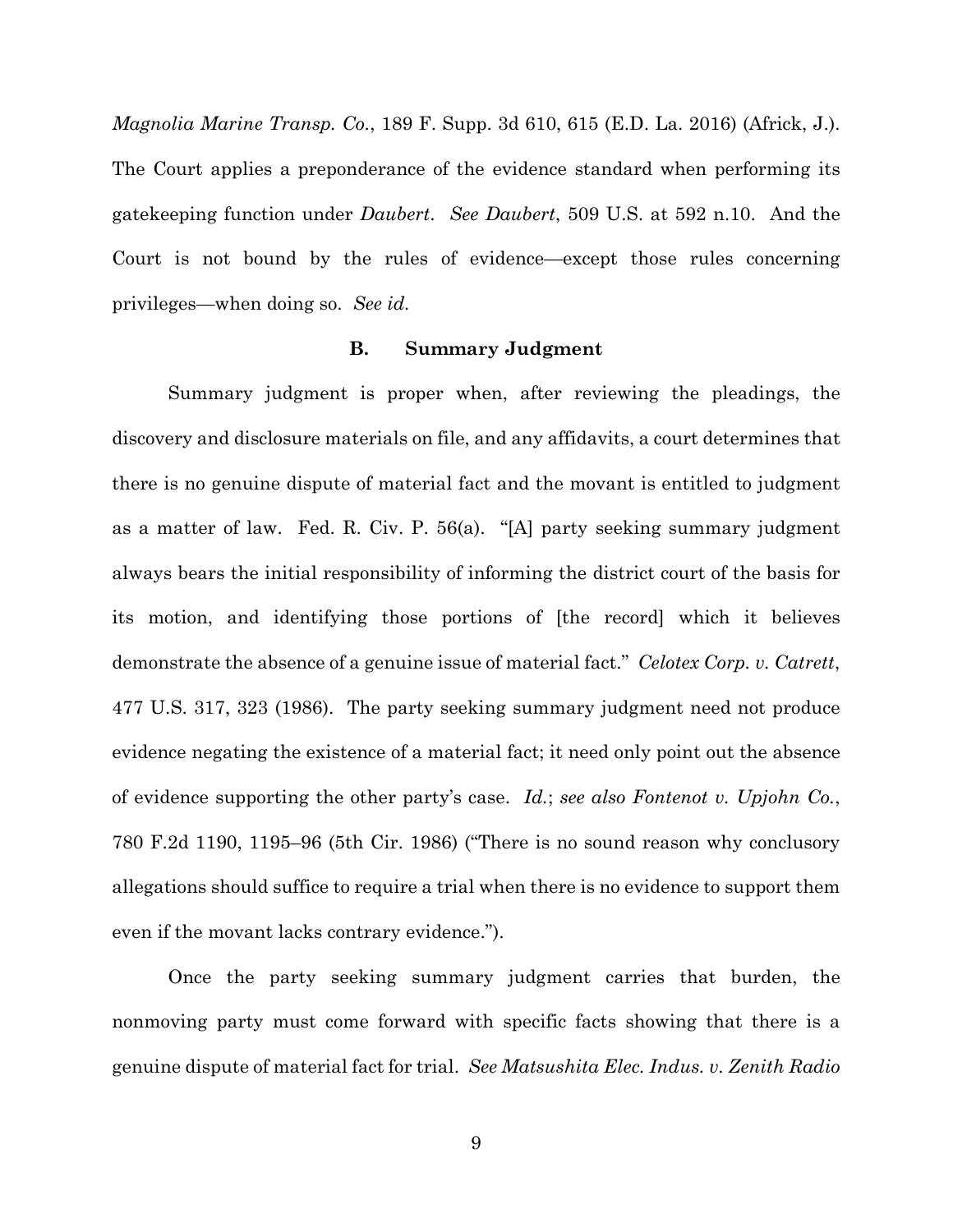*Corp.*, 475 U.S. 574, 587 (1986). The showing of a genuine issue is not satisfied by creating "'some metaphysical doubt as to the material facts,' by 'conclusory allegations,' by 'unsubstantiated assertions,' or by only a 'scintilla' of evidence." *Little v. Liquid Air Corp.*, 37 F.3d 1069, 1075 (5th Cir. 1994) (citations omitted). Rather, a genuine issue of material fact exists when the "evidence is such that a reasonable jury could return a verdict for the nonmoving party." *Anderson v. Liberty Lobby, Inc.*, 477 U.S. 242, 248 (1986).

"Although the substance or content of the evidence submitted to support or dispute a fact on summary judgment must be admissible . . . the material may be presented in a form that would not, in itself, be admissible at trial." *Lee v. Offshore Logistical & Transp., L.L.C.*, 859 F.3d 353, 355 (5th Cir. 2017) (citations omitted). The party responding to the motion for summary judgment may not rest upon the pleadings but must identify specific facts that establish a genuine issue. *See Anderson*, 477 U.S. at 248*.* The nonmoving party's evidence, however, "is to be believed, and all justifiable inferences are to be drawn in [the nonmoving party's] favor." *Id.* at 255.

#### **III. LAW & ANALYSIS**

#### **A. BP's Motion** *in Limine*

B3 plaintiffs have the burden of proving that "the legal cause of the claimed injury or illness is exposure to oil or other chemicals used during the response." *In re Oil Spill by Oil Rig "Deepwater Horizon"*, 2021 WL 6053613, at \*11; *accord Perkins*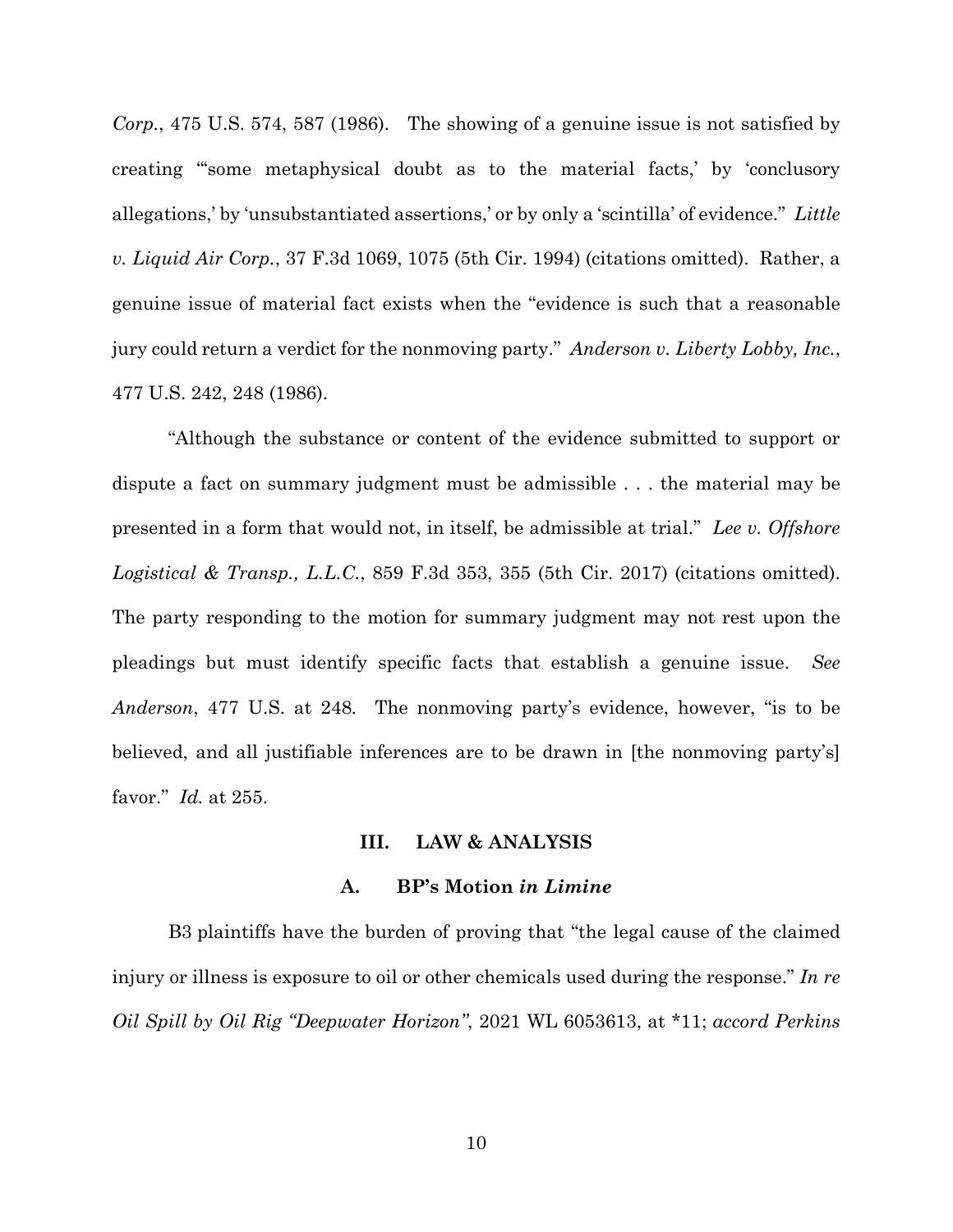*v. BP Expl. & Prod., Inc.*, No. 17-4476, 2022 WL 972276, at \*2 (E.D. La. Mar. 31, 2022) (Milazzo, J.).

 "Courts use 'a two-step process in examining the admissibility of causation evidence in toxic tort cases. First, the district court must determine whether there is *general causation*. Second, if it concludes that there is admissible general-causation evidence, the district court must determine whether there is admissible *specificcausation* evidence.'" *Seaman v. Seacor Marine, LLC*, 326 F. App'x 721, 722 (5th Cir. 2009) (quoting *Knight v. Kirby Inland Marine, Inc.*, 482 F.3d 347, 351 (5th Cir. 2007) (emphases added in *Seaman*)). "General causation is whether a substance is capable of causing a particular injury or condition in the general population, while specific causation is whether a substance caused a particular individual's injury." *Id*. (quoting *Knight*, 482 F.3d at 351).

With respect to general causation, "[s]cientific knowledge of the harmful level of exposure to a chemical, plus knowledge that the plaintiff was exposed to such quantities, are minimal facts necessary to sustain the plaintiffs' burden in a toxic tort case." *Id*. (quoting *Allen v. Penn. Eng'g Corp.*, 102 F.3d 194, 199 (5th Cir. 1996)). "A plaintiff in such a case cannot expect lay fact-finders to understand medical causation; expert testimony is thus required to establish causation." *Id*.

#### **1. Cook's General Causation Analysis**

#### *(a) Cook fails to verify Murphy's illnesses:*

BP first objects that Cook failed to perform a necessary threshold task in his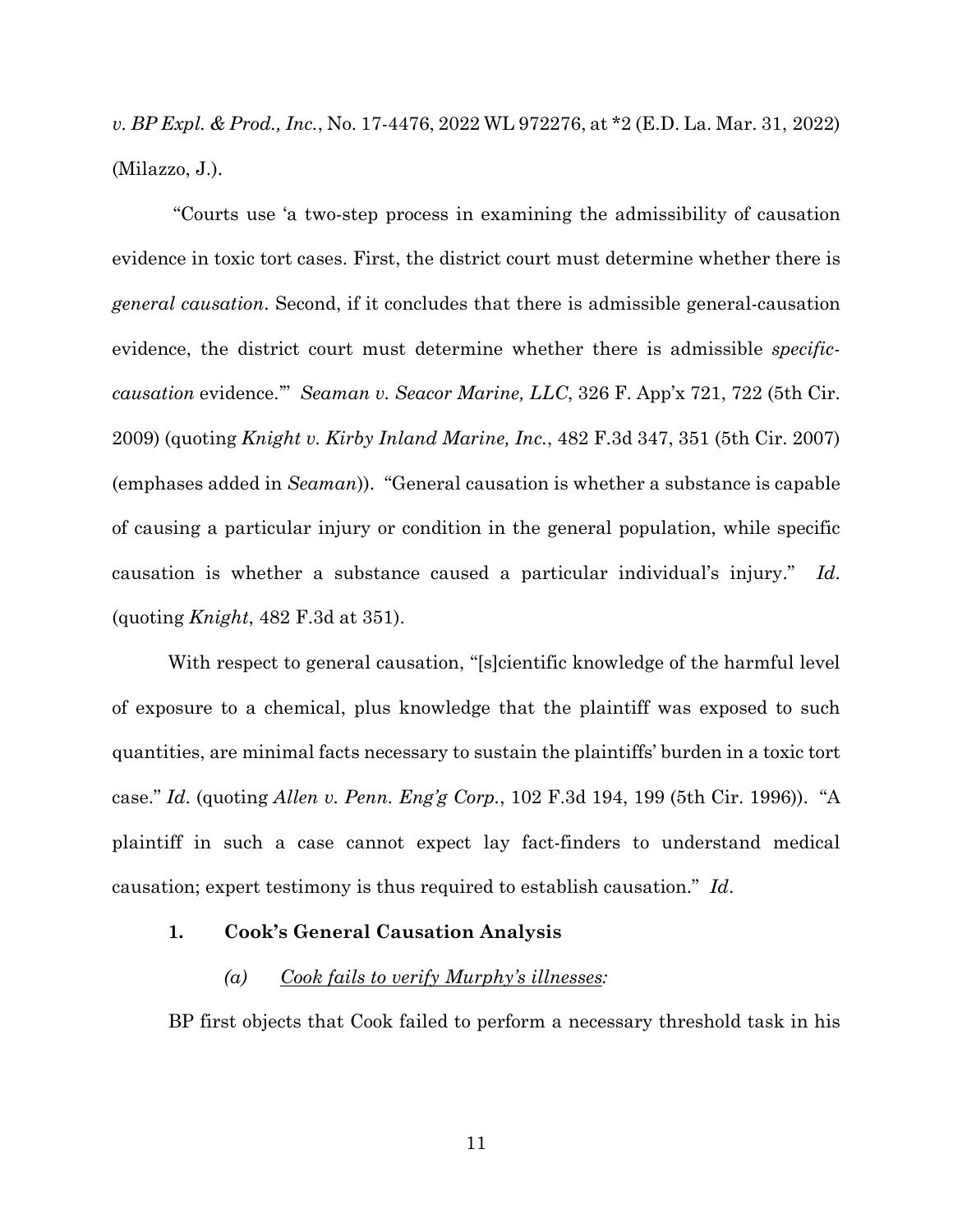analysis: establishing or verifying Murphy's diagnoses.28 BP references the American Medical Association's *Guide to the Evaluation of Disease and Injury Causation* ("AMA Guide"), which Cook maintains in his office as a "ready reference."<sup>29</sup> According to the AMA Guide:

The first step is to establish or verify the diagnosis (i.e., determine what is wrong with the patient, or what does the patient have?). This step is accomplished by careful review of the available medical records and/or examination of the patient. […] *Exposure becomes relevant only when the presence of disease or illness is established*.30

BP also emphasizes<sup>31</sup> that Cook's report notes the importance of a person's diagnosis: "There are multiple reasons why [Murphy] may be experiencing symptoms […] A well-explained diagnosis may provide clues as to the etiology of his health problems."32 When questioned in his deposition, Cook agreed that a symptom, as opposed to a "condition and/or disease," are different things, and that "multiple diseases might produce similar symptoms."33

Cook's report states that Murphy's "clinical records available for review do not clearly identify causes of his chronic symptoms."34 Although Cook interviewed Murphy, Cook did not conduct a physical examination or medical assessment.35 In

<sup>28</sup> R. Doc. No. 27-1, at 8.

<sup>29</sup> R. Doc. No. 50-1 (Cook deposition), at 64.

<sup>30</sup> R. Doc. No. 27-1, at 8 (quoting Melhorn, M.D., *et al*., *AMA Guide to the Evaluation of Disease and Injury Causation*, (2d ed.) (attached to defendants' motion as R. Doc. No. 27-5) at 578 (emphasis added)).

<sup>31</sup> *Id*. at 9.

<sup>32</sup> R. Doc. No. 27-3, at 33.

<sup>33</sup> R. Doc. No. 50-1, at 67.

<sup>34</sup> R. Doc. No. 27-3, at 33.

<sup>35</sup> *Id*. at 4.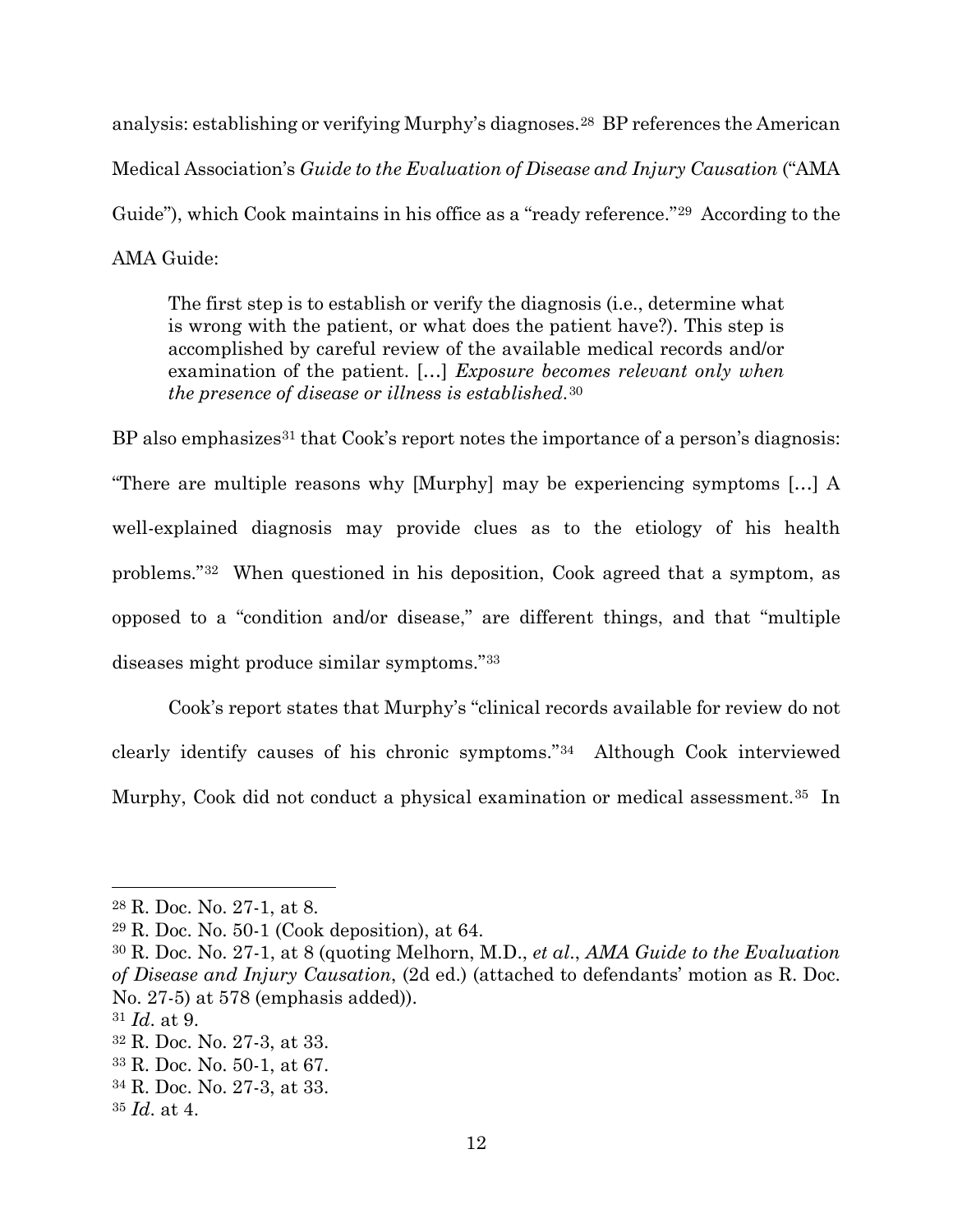his deposition, Cook agreed that his ability to verify Murphy's diagnoses was "compromised" and not "well-established."36 Further, Cook testified that he was "unable to perform step 1 [of the AMA Guide] to [his] satisfaction," and that he had to rely on "the very limited information," available.<sup>37</sup> In response to BP's argument, Murphy concedes that "[f]or the most part, [his] symptoms of chronic frontal headaches, eye irritation, blurred vision, cough and shortness of breath do not have a clinical diagnosis in the medical records."38

Expert testimony "must be reliable at each and every step or else it is inadmissible." *Knight*, 482 F.3d at 355. The Court's review of the relevant section of the AMA Guide—which BP included in the record—demonstrates that the AMA's framework is a published technique with explicit standards controlling its operation. *Burleson*, 393 F.3d at 584 (discussing the nonexclusive factors for the reliability inquiry). But Cook's inability to perform step one of the AMA Guide's framework "to [his] satisfaction" is concerning because "[e]xposure becomes relevant *only when the presence of disease or illness is established*."39 Cook's failure to establish Murphy's potential diseases reveals that Cook has not "reliably applied the principles and methods to the facts of this case." Fed. R. Evid. 702(d).

This deficiency is particularly concerning because "the fundamental question underlying [Cook's] testimony," as well as the Court's ruling on BP's *Daubert* motion,

<sup>36</sup> R. Doc. No. 50-1, at 66.

<sup>37</sup> *Id*. at 67.

<sup>38</sup> R. Doc. No. 38, at 7.

<sup>39</sup> 27-5, at 3 (emphasis added).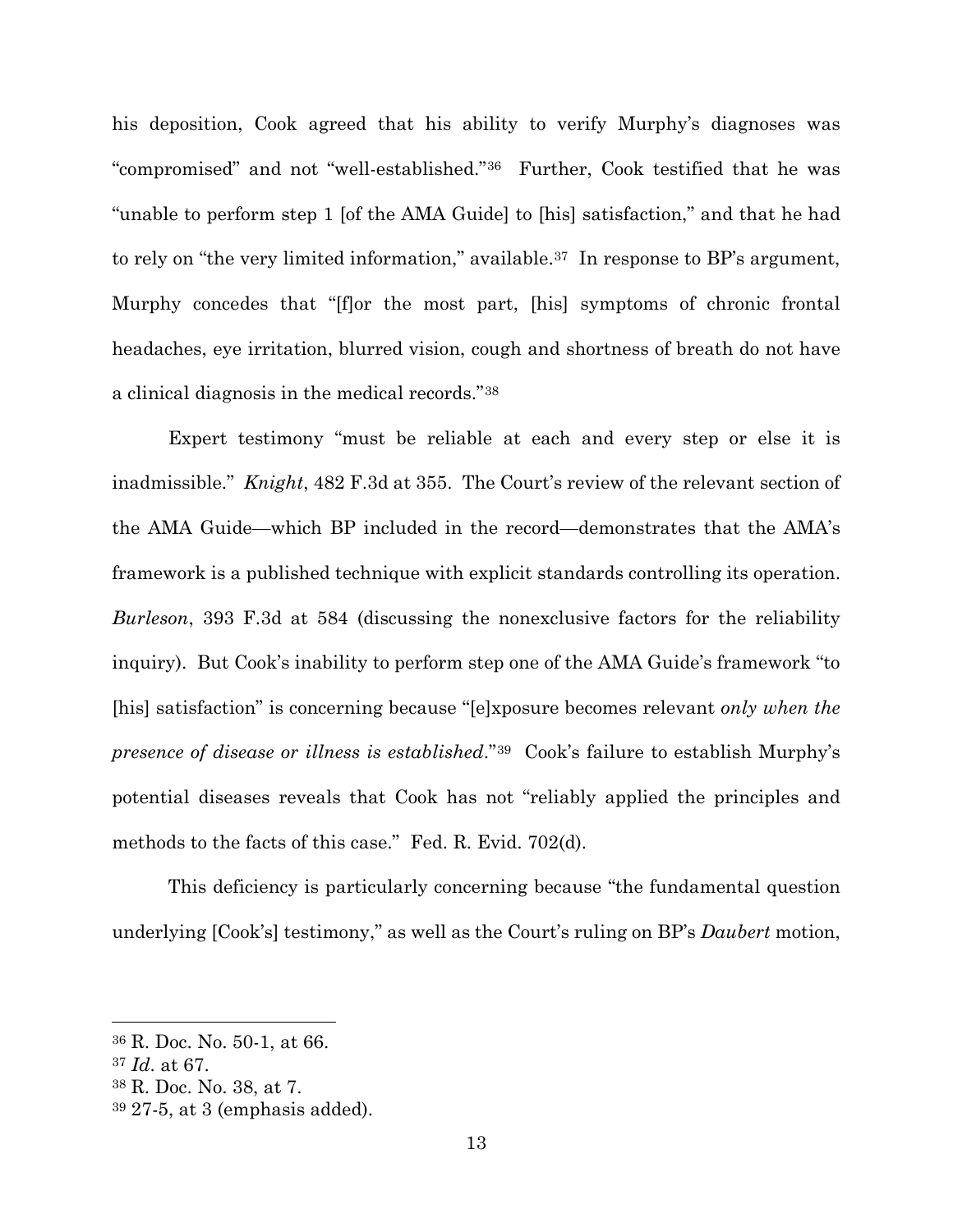is "whether the chemicals that [Murphy was] exposed to and the type of exposures [Murphy] experienced cause [Murphy's illnesses]." *Knight*, 482 F.3d at 352. Without verifying Murphy's diagnoses, Cook has not sufficiently explained how any particular study can provide "a reliable basis for the opinion that the types of chemicals [Murphy was] exposed to could cause [his] particular injury in the general population." *Id*. at 353. This lack of verification weighs against admitting Cook's opinions.

# *(b) Cook does not follow a sequential process for his analysis:*

With respect to general causation, the Fifth Circuit has explained that "the most useful and conclusive type of evidence […] is epidemiological studies." *Allen*, 102 F.3d at 197. "When, as here, a review of epidemiological studies forms the basis of an expert opinion, the essential first step requires the expert to identify an association noted in the literature between exposure to the toxic agent and a particular disease or adverse effect." *In re Deepwater Horizon BELO Cases*, No. 19- 963, 2020 WL 6689212, at \*10 (N.D. Fla.) (Rodgers, J.) (citing the Federal Judicial Center's *Reference Manual on Scientific Evidence*, at 566 (3d ed. 2011) (hereinafter, *Federal Reference Manual*)).40

"The second step requires a determination by the expert of whether the identified association 'reflects a true cause-effect relationship' between exposure to

<sup>40</sup> Judge Rodgers' opinion addressed a group of BELO plaintiffs who were selected for a bellwether process that began with resolving the issue of general causation. 2020 WL 6689212, at \*1. Judge Rodgers concluded that the expert's opinion in that case fell "woefully short," of the *Daubert* standard, *id*. at \*12, and the Eleventh Circuit affirmed, describing Judge Rodgers' analysis as "well-reasoned." *In re Deepwater Horizon BELO Cases*, No. 20-14544, 2022 WL 104243 (11th Cir. 2022) (per curiam).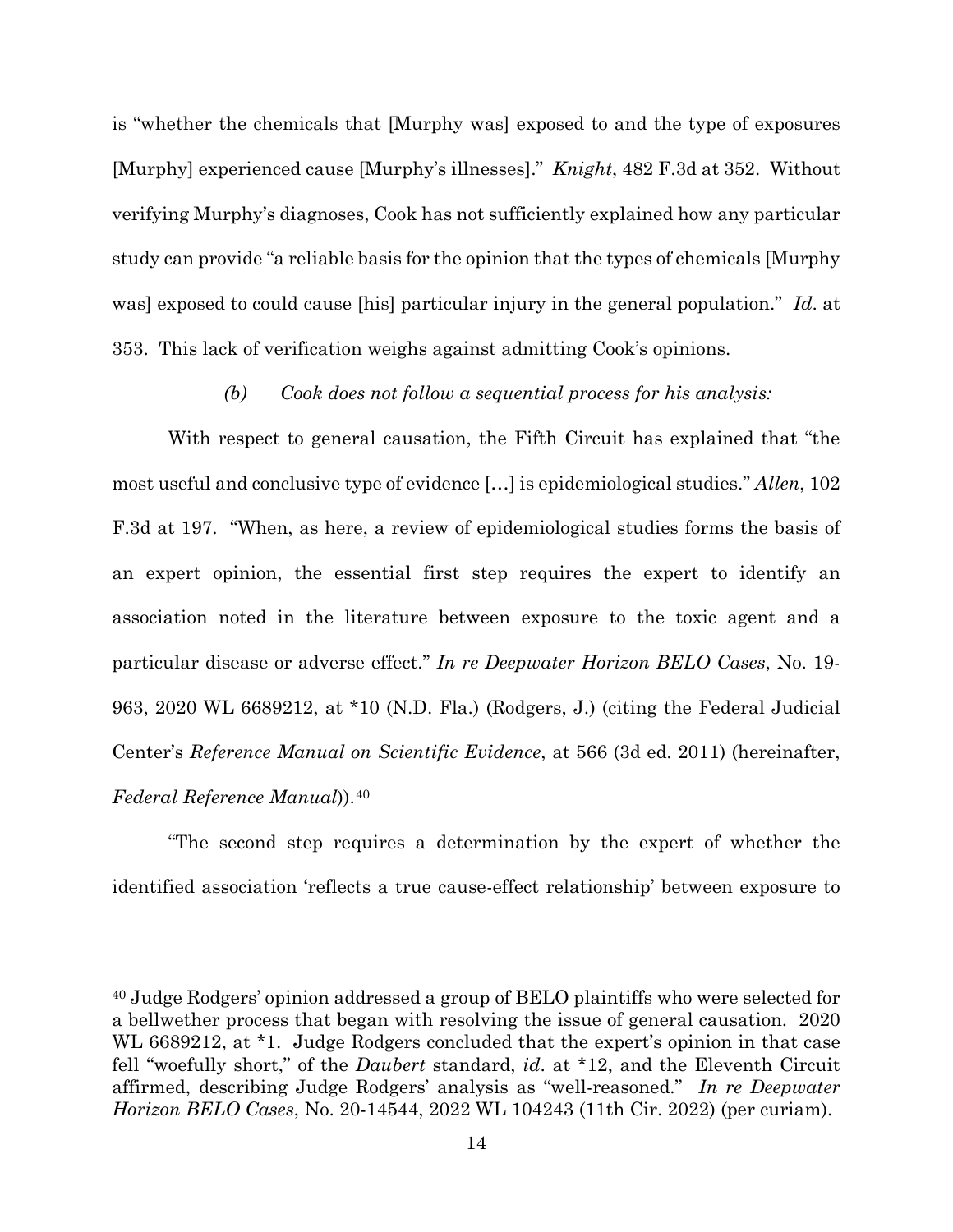the substance at issue and the disease." *Id*. (quoting *Federal Reference Manual* at 597). "To make this determination, scientists consider other criteria indicative of causation, such as the widely recognized Bradford Hill factors." *Id*. The *Federal Reference Manual* emphasizes that "these guidelines [for evaluating causation] are employed only *after* a study finds an association to determine whether the association reflects a true causal relationship." *Federal Reference Manual,* at 598-99 (emphasis in original).

According to BP, "[t]hat is not how [Cook] went about his general causation analysis."41 BP argues that "Cook testified that he reviews epidemiology during his Bradford Hill analysis rather than beforehand."42 Indeed, BP's concern is wellfounded because, at his deposition, Cook testified that "[he] did not specify a sequential process."43 Cook conceded that he did not document a positive association in his report before proceeding to a causation analysis.44 Further, Cook stated that he "did not follow a -- a cookbook or recipe," and that he did not think that he "described [his] method well enough for any peer to review it."45

 "[T]he party seeking to have the district court admit expert testimony must demonstrate that the expert's findings and conclusions are based on the scientific method, and, therefore, are reliable." *Moore v. Ashland Chemical, Inc.*, 151 F.3d 269, 276 (5th Cir. 1998). "This requires some objective, independent validation of the

<sup>41</sup> R. Doc. No. 27-1, at 11.

<sup>42</sup> *Id*. (emphasis in original).

<sup>43</sup> R. Doc. No. 50-1, at 22.

<sup>44</sup> *Id*. at 22–23. 45 R. Doc. No. 27-6, at 8–9.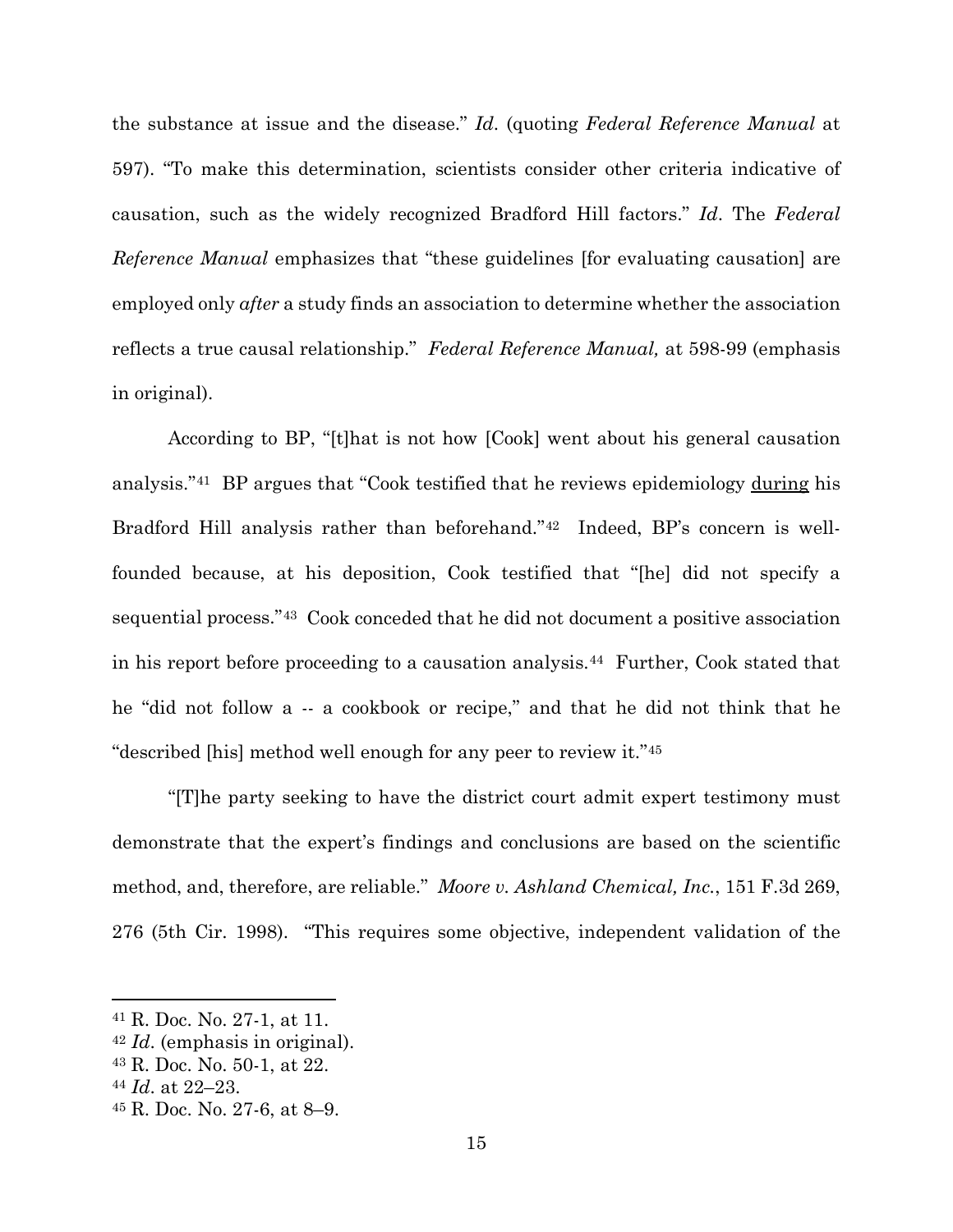expert's methodology." *Id*. "The expert's assurances that he has utilized generally accepted scientific methodology is insufficient." *Id*.

Cook's failure to follow a methodology that has "objective, independent validation," is concerning to the Court. *Id*. Murphy attempts to justify Cook's methodology by arguing that "the existence of epidemiology that supports an association is what is important, not the order that the analysis is done."46 But even Cook's report notes that "[d]rawing causal inferences *after finding an association* and considering [the Bradford Hill] factors requires judgment and analysis to determine if a cause-and-effect relationship exists or not."47 Cook's deposition testimony reveals that Cook did not identify the required association in the epistemological literature before proceeding to the Bradford Hill analysis. In light of that testimony, Murphy has failed to demonstrate that Cook's methodology is "generally accepted in the relevant scientific community." *Burleson*, 393 F.3d at 584. This deficiency weighs against admitting Cook's opinions.

#### *(c) Cook fails to establish the relevancy of studies that he consulted:*

Next, BP protests that Cook's report relies on studies unrelated to the Deepwater Horizon spill and that Cook fails to explain why those other studies are relevant here.48 Specifically, BP notes that Cook's report "cites studies from the 2003 Tasman Spirit tanker spill in Pakistan, from the 1996 Sea Empress tanker spill in

<sup>46</sup> R. Doc. No. 38, at 9.

 $47$  R. Doc. No. 27-3, at 15 (emphasis added).

<sup>48</sup> R. Doc. No. 27-1, at 12.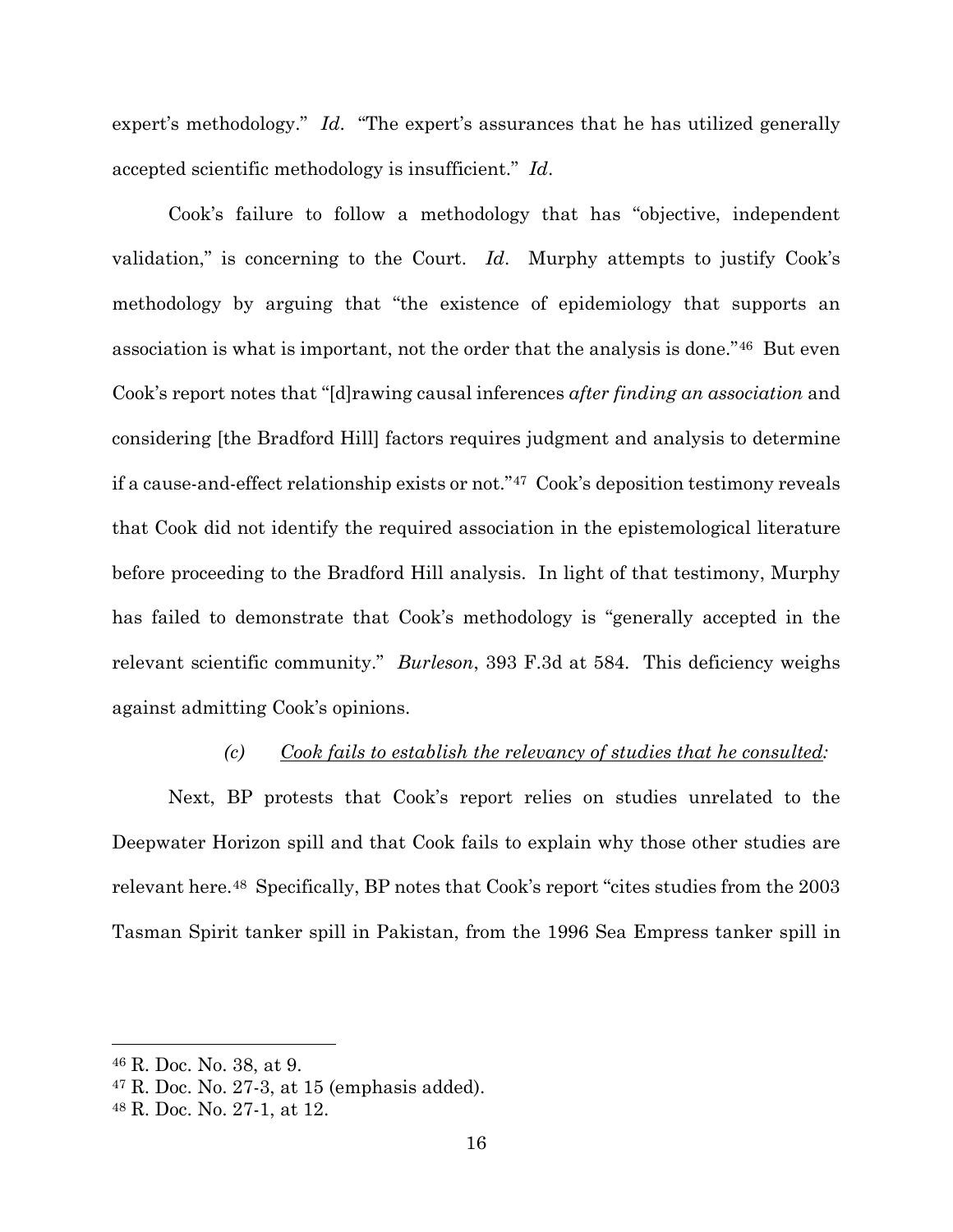the United Kingdom, and from the 2002 Prestige tanker spill off the coast of Spain."49 BP maintains that in referencing these other incidents, Cook does not "explain how the products spilled in those places compared to the weathered oil from the Deepwater Horizon spill, or how the workers' exposures were similar or different."50

"[N]othing in either *Daubert* or the Federal Rules of Evidence requires a district court to admit opinion evidence that is connected to existing data only by the *ipse dixit* of the expert." *General Elec. Co. v. Joiner*, 522 U.S. 136, 146 (1997). "A court may conclude that there is simply too great an analytical gap between the data and the opinion proffered." *Id*.

With respect to Judge Rodgers' exclusion of medical causation evidence offered by Dr. Patricia Williams, the Eleventh Circuit noted with approval Judge Rodgers' "well-reasoned" observations that Williams referenced studies of oil spills that "occurred close to shore and involved fresh crude oil, whereas the Deepwater Horizon spill occurred approximately 125 miles offshore of Florida, and exposed cleanup workers on Florida beaches to weathered oil." 2022 WL 104243, at \*2. Essentially, there was "no evidence" that the conditions present in the cases before Judge Rodgers "were somehow comparable to the conditions present in the[ ] studies [cited by Dr. Williams]." *Id*. at \*3.

Cook's report suffers from this very same flaw. Cook mentions the reported findings concerning the Tasman Spirit, the Sea Empress, and the Prestige oil spills.51

<sup>49</sup> *Id*. at 12–13.

<sup>50</sup> *Id*. at 13.

<sup>51</sup> R. Doc. No. 27-3, at 25, 26, 39.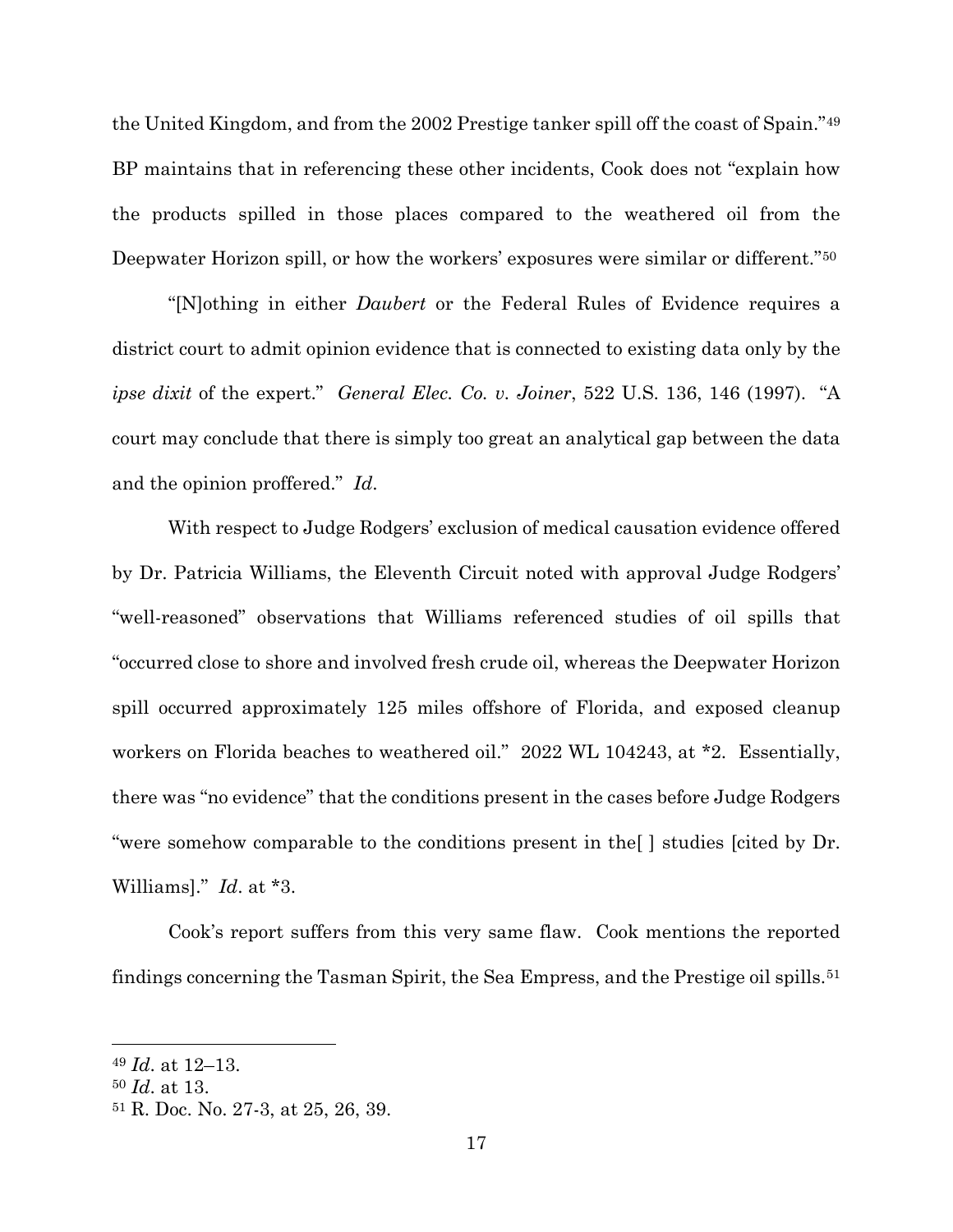But Cook fails to adequately explain any similarity between those studies and the Deepwater Horizon spill,<sup>52</sup> even though Cook acknowledges that "weathered crude oil differs from the specific chemicals of fresh crude oil."53 In short, Cook's opinions are connected to these studies merely by his *ipse dixit*, and "there is simply too great an analytical gap between the data and the opinion proffered." *Joiner*, 522 U.S. at 146.54

# *(d) Cook fails to identify a harmful dose:*

BP also contends that Cook's general causation opinions should be excluded because they fail to identify a harmful dose of exposure to any chemical.55 The Court agrees.

As previously stated, a causation expert must identify "the harmful level of a

<sup>55</sup> R. Doc. No. 27-1, at 14.

<sup>52</sup> *Id*. 53 *Id*. at 20.

<sup>54</sup> In his opposition memorandum, Murphy stresses that Cook also relied "on the results [sic] peer reviewed scientific studies coming from the GuLF STUDY[.]" *See* R. Doc. No. 38, at 10. Cook's generalized summary of the GuLF Study is unreliable because Cook merely restates the study's hypothesis without any evaluation of the study's findings. R. Doc. No. 27-3, at 17 ("The researchers set out *with the hypothesis* that exposure to constituents of oil, dispersants, and oil-dispersant mixtures, as well as to spill-related stress by workers engaged in clean-up of the Deepwater Horizon oil spill, *are associated with adverse health effects*, particularly those associated with respiratory, neurological, hematologic, and psychological or mental health." (emphasis added)). Cook appears to conclude that the GuLF Study and another study by Alexander "consistently demonstrate a cause-and-effect relationship between exposure to these oil products and subsequent adverse health effects." *Id*. But Cook does not specify the particular "adverse health effects" that the studies found. Similarly, Cook includes this discussion in the portion of his report dedicated to "strength of the association." But Cook performs no actual analysis regarding the strength of the association, such as with a statistical confidence interval—one of the tools that Cook mentions to measure such strength. On balance, Cook's conclusion lacks supporting reasoning.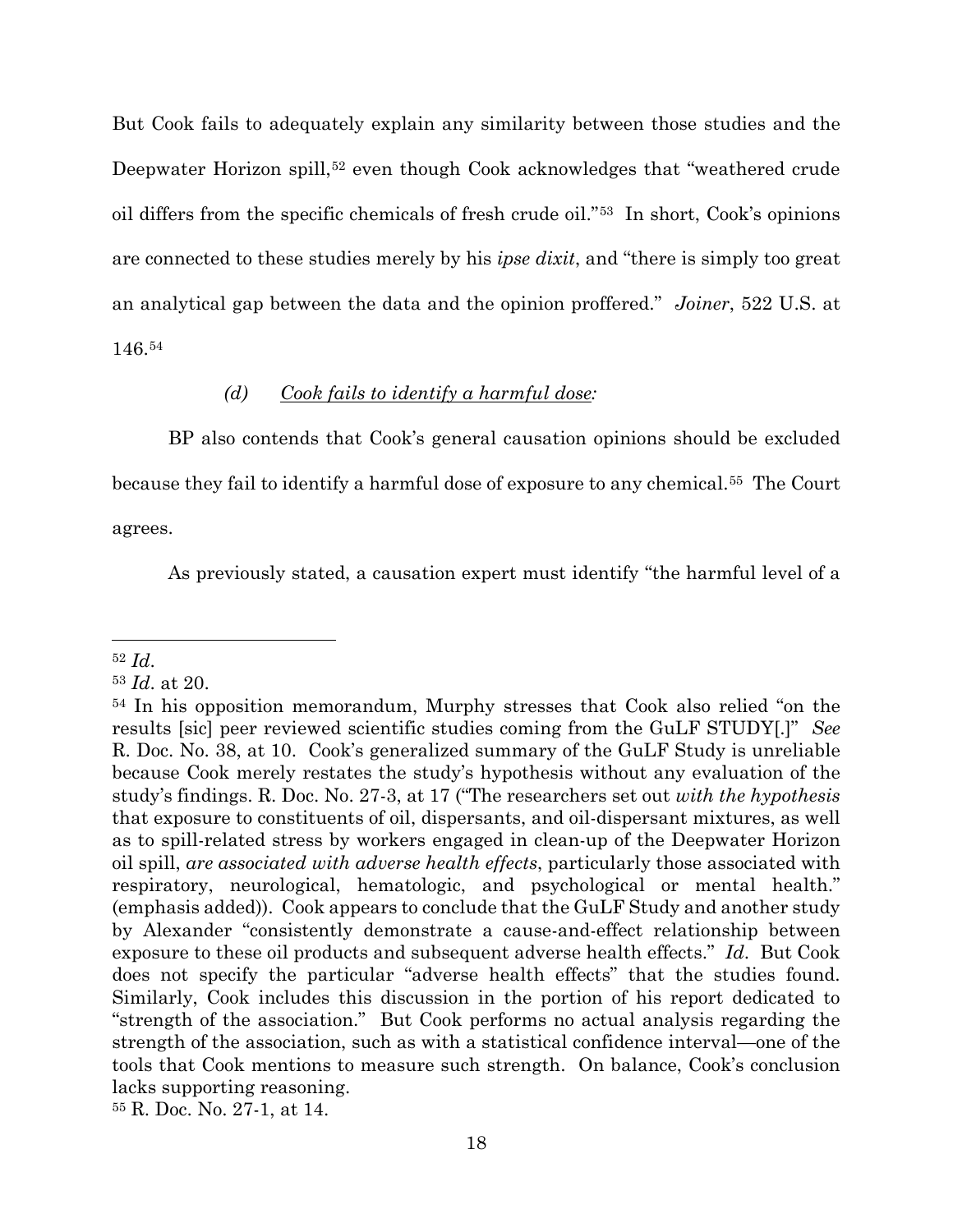exposure to a chemical." *Allen*, 102 F.3d at 198-199. The Fifth Circuit states that this detail is one of the "minimal facts necessary to sustain the plaintiff's burden in a toxic tort case." *Id*. at 199. *See also McGill v. BP Expl. & Prod., Inc.*, 830 F. App'x 430, 433 (5th Cir. 2020) (affirming the exclusion of an expert's opinions when "[n]one [of the studies on which the expert relied] provide conclusive findings on what exposure level of Corexit is hazardous to humans.").

BP has repeatedly emphasized Cook's failure to specify a harmful dose of any chemical to which Murphy was allegedly exposed.56 Murphy asserts that BP's argument is "wrong," and points to a portion of a report, authored by Jones, upon which Cook relied.<sup>57</sup> However, the referenced portion of Jones' report in no way establishes a harmful level of a chemical. Specifically, Jones' report lists that Murphy was exposed to volatile organic compounds, polycyclic aromatic hydrocarbons, particulate matter, crude oil, oily water, sand, and dispersants.58 While Jones' report does provide statistical approximations of the amounts of these various substances to which Murphy was exposed, Jones in no way quantifies the level at which these substances are unsafe or harmful to humans.59

<sup>56</sup> R. Doc. No. 27, at 1 ("Cook's general causation opinions fail to identify the harmful level of exposure to weathered oil needed to cause the plaintiff's alleged conditions."); R. Doc. No. 27-1, at 14–15; R. Doc. No. 43, at 2 ("Murphy's opposition never addresses [Cook's] failure to identify a harmful level of toxic exposure capable of causing Murphy's injuries. […] Cook does not mention a causal dose of a toxicant anywhere in his report.").

<sup>57</sup> R. Doc. No. 38, at 4.

<sup>58</sup> R. Doc. No. 38-1, at 23–24.

<sup>59</sup> *Id*. "Yet, Dr. Prellop makes no connection between Ferox and *bladder* cancer specifically. And, she provides no clue regarding what would be a harmful level of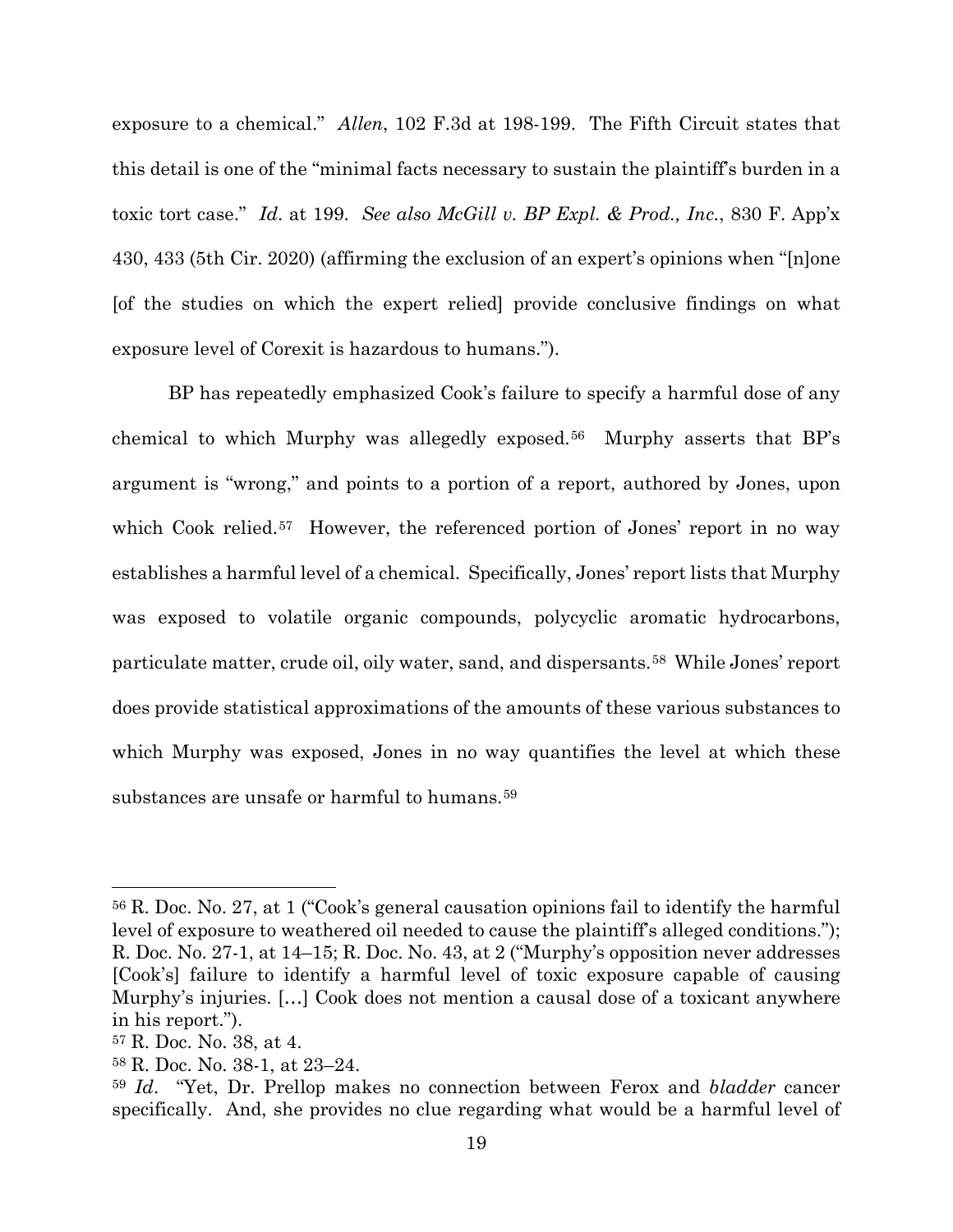In that section of his report related to the third Bradford Hill factor, "dose response relationship," Cook notes that "[t]here is a toxicology maxim that the dose determines the poison."60 Even though Cook cites to a study of "BP Gulf Oil Spill Disaster response workers," and Cook mentions the risk of exposure to fine particulate matter and volatile compounds, he provides no analysis or discussion of the level of these chemicals that would "determine[ ] the poison," even though this section of his report is dedicated to the issue of a dose response relationship.<sup>61</sup> Cook's deposition testimony likewise confirms that he was unable "to identify the dose of these toxic chemicals that were necessary to cause any of the health effects," discussed in Cook's report.62 This failure weighs heavily in favor of exclusion.

#### *(e) Murphy presents other evidence outside Cook's report:*

Murphy attempts to buttress Cook's opinions by referencing several other items of evidence, including materials that Murphy acquired *after* Cook produced his report, such as a "general causation report" authored by Jones,<sup>63</sup> and Exhibits 3 and

Ferox exposure." *Seaman*, 326 F. App'x at 722 (citations omitted) (emphasis in original).

<sup>60</sup> R. Doc. No. 27-3, at 17.

<sup>61</sup> *Cf*. *id*. at 9 (noting that "aromatic compounds have known toxicity" yet failing to state the known level of toxicity).

<sup>62</sup> R. Doc. No. 50-1, at 45–46.

<sup>63</sup> R. Doc. No. 38, at 10. Although Murphy characterizes this document as a "general causation report," it is instead a report detailing occupational exposures among workers that participated in the Deepwater Horizon oil spill clean-up activities. *See* R. Doc. No. 38-3, at 1. Specifically, in the pages that Murphy references, the report details the nature and extent of workers' exposures to certain types of chemicals in prior oil spill incidents. *Id*. at 17–24. While Jones—who has a PhD degree, but is not a medical doctor—summarizes the findings of a number of studies, she does not provide a general causation opinion. *Id*.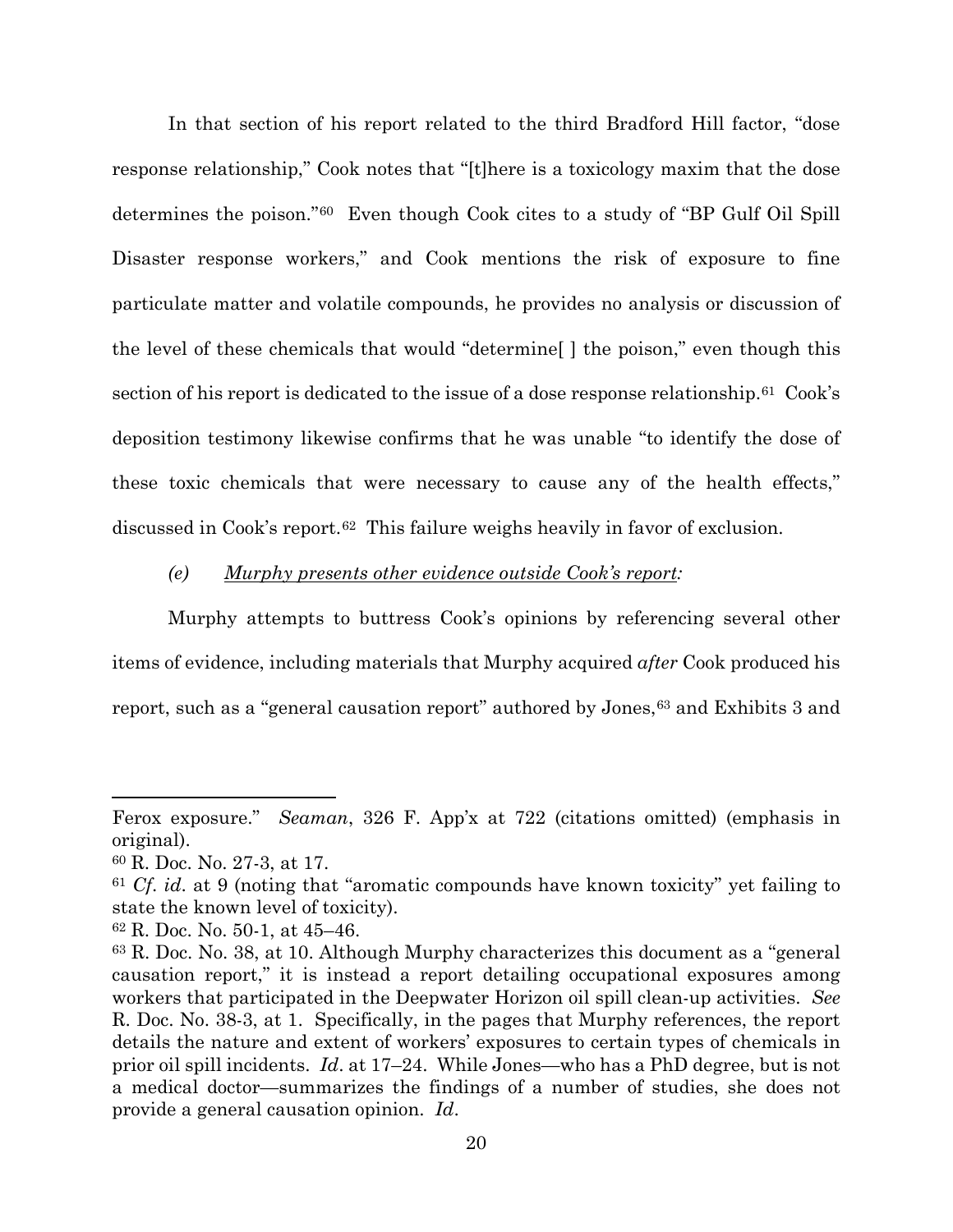4 to Murphy's sur-reply memorandum.64 But as Murphy concedes in his sur-reply memorandum, Cook does not rely on these documents to support his causal opinion, and Murphy states that he does not seek to amend or supplement his expert reports.65 The Court cannot review these items of evidence and form its own expert opinion that was not offered by a party. *Seaman*, 326 F. App'x at 722 ("A plaintiff in such a case cannot expect lay fact-finders to understand medical causation; expert testimony is thus required to establish causation.").

Overall, an "expert must 'employ[ ] in the courtroom the same level of intellectual rigor that characterizes the practice of an expert in the relevant field.'" *Wells v. SmithKline Beecham Corp.*, 601 F.3d 375, 378 (5th Cir. 2010) (quoting *Kumho Tire Co. v. Carmichael*, 526 U.S. 137, 152 (1999)). Such rigor is not evident on this record. After reviewing Cook's expert report, his deposition testimony, and the authorities provided by the parties, the Court determines, based on the various shortcomings identified above, that Murphy has failed to meet his burden to prove by a preponderance of the evidence that Cook's report is reliable with respect to his general causation analysis. On the contrary, Cook's opinions are not the product of reliable principles and methods, and Cook has not reliably applied his principles and

 $64$  R. Doc. Nos. 46-3 & 46-4. Exhibit 3 is a document consisting of 25 pages, and Murphy maintains that it "shows BP's knowledge of the analytes found in crude oil and the associated health effects, as the Court will see when it reviews Exhibit 3." *See* R. Doc. No. 46, at 4. But Murphy does not specify the "health effects," he claims are associated with the analytes found in crude oil, and he does not direct the Court's attention to any specific page of the exhibit. *United States v. Del Carpio Frescas*, 932 F.3d 324, 331 (5th Cir. 2019) ("Judges are not like pigs, hunting for truffles buried in the record.") (quotation marks and citation omitted). <sup>65</sup> R. Doc. No. 46, at 3.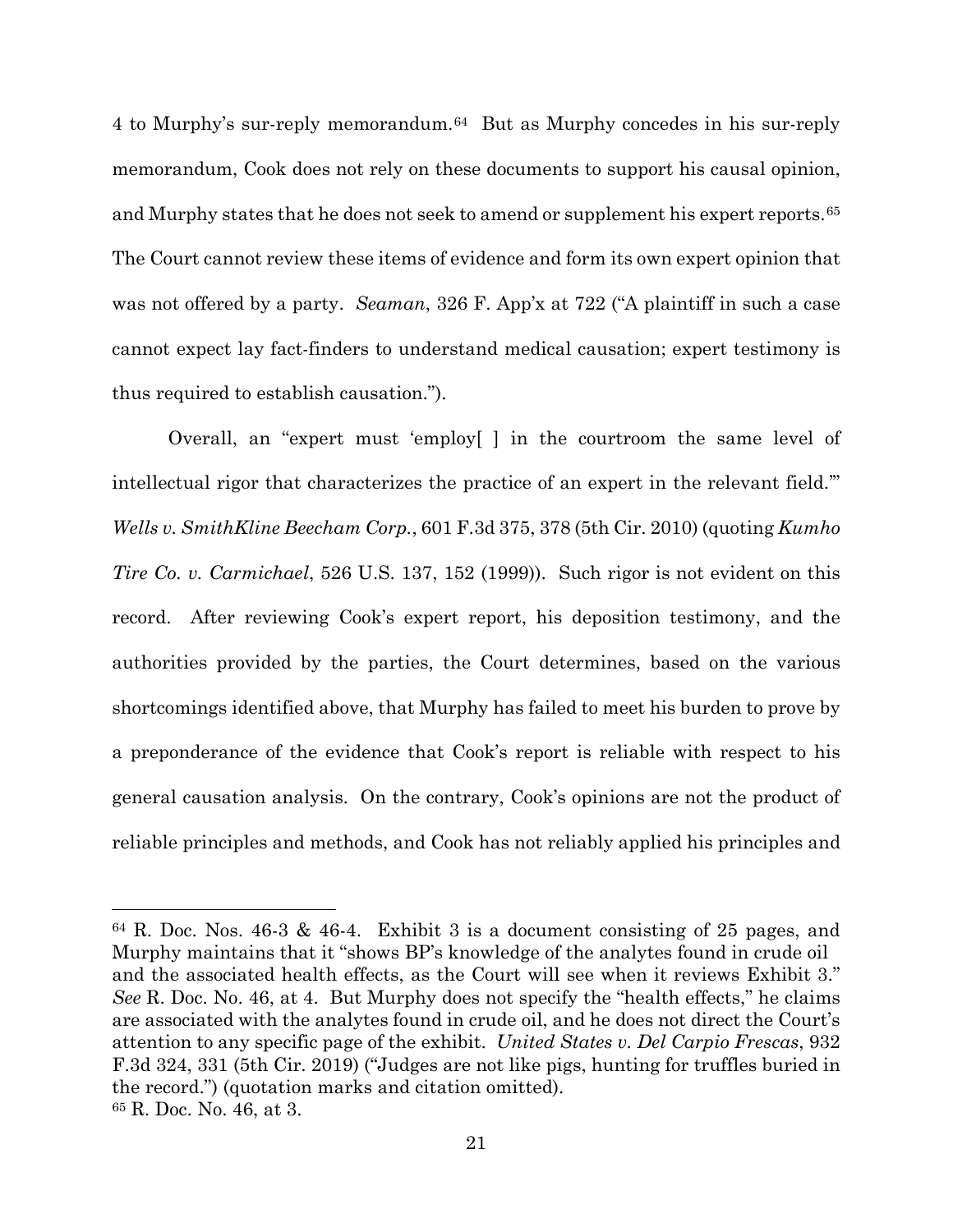methods to the facts of this case. Fed. R. Evid. 702(c), (d).<sup>66</sup>

# **B. BP' Motion for Summary Judgment**

Having determined that Cook's opinions should be excluded, the Court now turns to BP's motion for summary judgment. After reviewing the parties' arguments, the Court concludes that summary judgment must be granted.

BP specifies that "Murphy's only expert offering an opinion regarding medical causation is [Cook.]"67 Further, BP argues that without Cook's opinions, all of Murphy's claims will lack necessary expert support to meet his burden of proof with respect to causation.68

Murphy does not dispute that Cook is his only expert for medical causation.<sup>69</sup> Murphy's opposition to BP's motion for summary judgment rests entirely on his opposition to BP's motion *in limine*.70 Murphy advances no other arguments in

<sup>66</sup> Because Murphy has not demonstrated that Cook's opinions are admissible, the Court need not reach the issue of specific causation. "Evidence concerning specific causation in toxic tort cases is admissible only as a follow-up to admissible generalcausation evidence. […] if [the court] concludes that there is admissible generalcausation evidence, the district court must determine whether there is admissible specific-causation evidence." *Johnson v. Arkema, Inc.*, 685 F.3d 452, 468 (5th Cir. 2012) (quoting *Knight*, 482 F.3d at 351).

<sup>67</sup> R. Doc. No. 28-3, at 1.

<sup>68</sup> R. Doc. No. 28-1, at 4–6.

<sup>69</sup> R. Doc. No. 37-1, at 1; *see also* E.D. La. Local Civil Rule 56.2 ("All material facts in the moving party's statement will be deemed admitted, for purposes of the motion, unless controverted in the opponent's statement.").

<sup>70</sup> R. Doc. No. 37, at 1 ("Defendants' motion [for summary judgment] is premised on the Court granting [the] motion to exclude [Murphy's] causation expert, [Cook]. [Murphy has] opposed that motion [*in limine*] and if [Murphy] prevails, this motion for summary judgment must fail in that regard.").